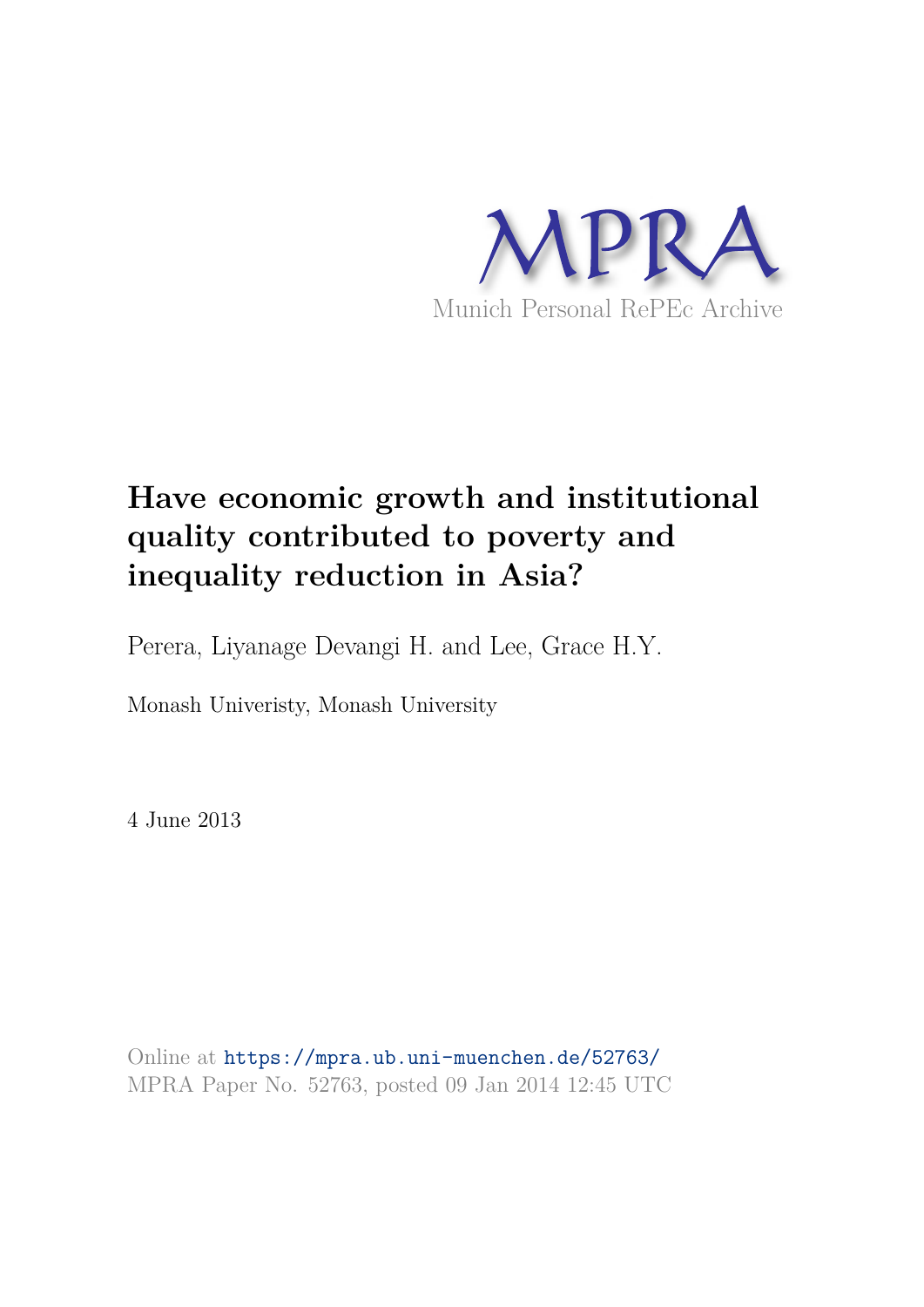# **Have Economic Growth and Institutional Quality Contributed to Poverty and Inequality Reduction in Asia?**

By

Liyanage *Devangi* H. *Perera Monash University Department of Economics, School of Business, Monash University, Jalan Lagoon Selatan, Bandar Sunway, 46150 Selangor, Malaysia*

&

Grace H.Y. Lee *Monash University Department of Economics, School of Business, Monash University, Jalan Lagoon Selatan, Bandar Sunway, 46150 Selangor, Malaysia* 

#### **ABSTRACT**

*While economic growth has been cited as one of the main factors behind the reduction in absolute poverty, the persisting problem of poverty in developing countries has raised doubts about the efficacy of economic growth in its reduction. Recent evidence revealed that growth in Asia has been accompanied by an increase in relative poverty, or income inequality. High income inequality can slow the rate of poverty reduction, and create social unrest and anxiety. The quality of institutions may also influence the extent to which economic growth reduces poverty. This study examines the effects of economic growth and institutional quality on poverty and income inequality in nine developing countries of Asia for the period 1985-2009. The System Generalized Method of Moments (GMM) estimation method is employed to estimate the equations. While economic growth does not appear to have an effect on income inequality, the results confirm that such growth leads to poverty reduction. Although improvements in government stability and law and order are found to reduce poverty, improvements in the level of corruption, democratic accountability, and bureaucratic quality appear to increase poverty levels. Similarly, the results also show that improvements in corruption, democratic accountability, and bureaucratic quality are associated with a worsening of the income distribution. This study recommends that measures taken to improve the level of institutional quality in developing countries of East and South Asia should address the problems of poverty and income distribution, while adopting policies to support informal sector workers who may be affected by institutional reform.* 

*Keywords*: income inequality, poverty, growth, institution quality

*JEL codes*: D3, I3, O1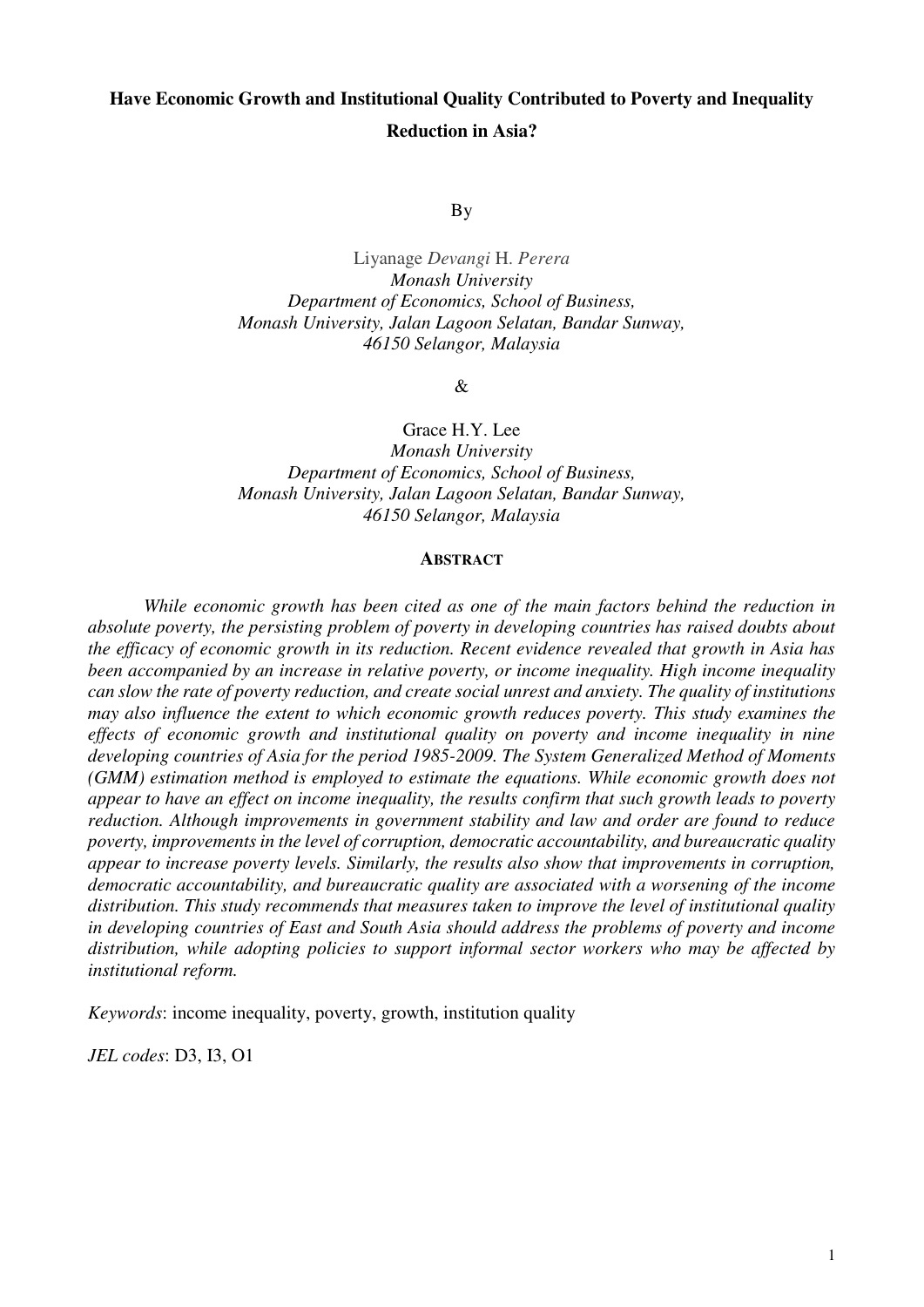# 1. Introduction

South Asia, comprising Afghanistan, Bangladesh, Bhutan, India, Maldives, Nepal, Pakistan, and Sri Lanka, has been growing rapidly in recent years. According to the World Bank, the GDP per capita growth rate for South Asia in 2007 before the global financial crisis was around 7.5 per cent. Growth in developing countries of East Asia (Brunei, Cambodia, China, Indonesia, Laos, Malaysia, Myanmar, Philippines, Thailand, and Vietnam) has also been remarkable, with an average GDP per capita growth rate of 6 per cent in 2007, based on World Bank calculations. Data also shows a clear upward trend in GDP per capita in East and South Asia during the period examined in this study (1985-2009). However, despite its remarkable development over the past few decades, poverty levels in South and East Asia remain very high. Therefore, poverty reduction has taken center stage in the development debate, as the Millennium Development Goal of halving the proportion of people living on less than \$1 a day by 2015 draws closer.

Among the remedies for improving the poverty situation is economic growth, which has been widely cited as being significant in improving the lives of the poor [1-4]. Many economists argue that economic growth, through increasing per capita incomes or expenditures, can ameliorate the situation of the poor [1-4]. However, this view has been subject to debate for many years as other researchers have contended that growth and globalization have led to increasing income disparities, thereby impeding the rate of poverty reduction [5, 6]. Hence, it is important to re-examine the relationship between economic growth and poverty in the context of the recent debate on this issue.

As well as re-examining this relationship, it is also imperative to analyze changes in relative poverty or income inequality. Kuznets [7] investigated the relationship between economic development and inequality and found that early stages of development of an economy are characterized by rising inequality, while later stages are associated with lower levels of inequality. This hypothesis suggests that inequality may be rising in developing countries, as these countries are experiencing early stages of economic development. Although several scholars have repudiated this finding [8, 9], attention has recently been paid to rising inequality within countries, especially in the Asian region [10]. Rising inequality is harmful for several reasons. Higher income inequality leads to slower economic growth, particularly in populous countries like China, since greater income inequality can limit the growth of mass demand [11]. Higher inequality also implies that the poor receive a lesser share of the gains from economic growth [12]. If inequality had remained stable in the Asian economies that in reality had witnessed an increase, the same growth in 1990-2010 could have lifted about 240 million more people out of poverty [10]. Finally, income inequality might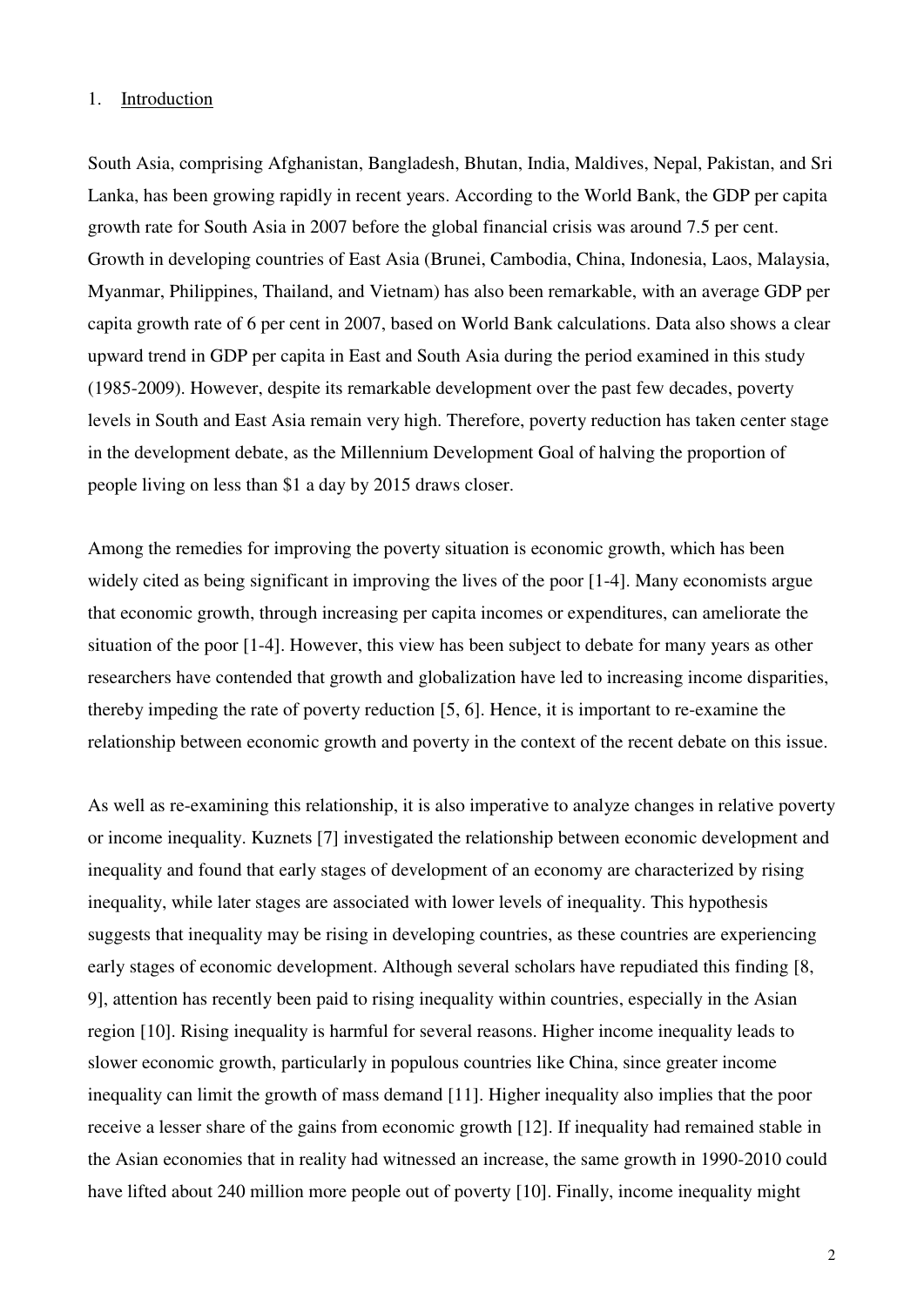induce the poor to engage in disruptive activities such as crime and riots, creating social unrest and anxiety [13].

At the same time, it is also possible that the rate at which poverty reduces is affected by the quality of institutions in East and South Asian countries [14-16]. This study defines institutions as the formal and informal 'rules of the game' of a society [17, 16]. According to Sala-i-Martin [18], the measures of institutions should encompass the enforcement of contracts, protection of property rights, the predictability and effectiveness of the judiciary system, the level of corruption, the level of transparency of the public administration, and pro-market regulations. This current study uses five subjective measures of institutions, in line with studies by Chong and Caldéron [19, 14], Chong and Gradstein [15], Hasan et al. [17], and Tebaldi and Mohan [16]. These measures are: government stability; corruption (in government); law and order; democratic accountability; and bureaucratic quality. The definitions of these measures are given in Section 3.1.

Institutional quality is said to influence the level of poverty through market inefficiencies and misallocation of resources [16]. Keefer and Knack [20] maintained that poor institutional quality undermines the security of property rights. Taking bureaucratic quality as an example, the poor quality of administrative officials coupled with few institutional restrictions on them lead to greater error in administrative decision-making. This lowers the predictability of government decisionmaking, thereby reducing the security of property and contractual rights [20]. Uncertainty with regard to property rights can deter foreign investment and lead to lower economic growth, which in turn may lower the rate at which poverty is reduced. Weak institutions can have a detrimental effect on inequality as well [19, 15]. For example, the beneficiaries of tax evasion and tax exemptions (as a result of corruption) are most likely to be relatively wealthy, which means that almost the entire tax burden falls on the poor [21]. While most studies have examined institutional quality and its effect on poverty and income inequality for countries across several regions, empirical research on the Asian region is lacking. Thus, examination of a particular region is important, as there could be regional and cultural differences in the nature of institutions.

The purpose of this study, therefore, is to examine the effects of economic growth and improvements in the quality of institutions on poverty and income inequality in East and South Asia, for the period 1985 to 2009, using the system Generalized Method of Moments (GMM) estimation method. The analysis is conducted for nine developing countries in the region – China, Indonesia, Malaysia, Philippines, and Thailand (East Asia), and Bangladesh, India, Pakistan, and Sri Lanka (South Asia). Specifically, this study aims to answer the following questions: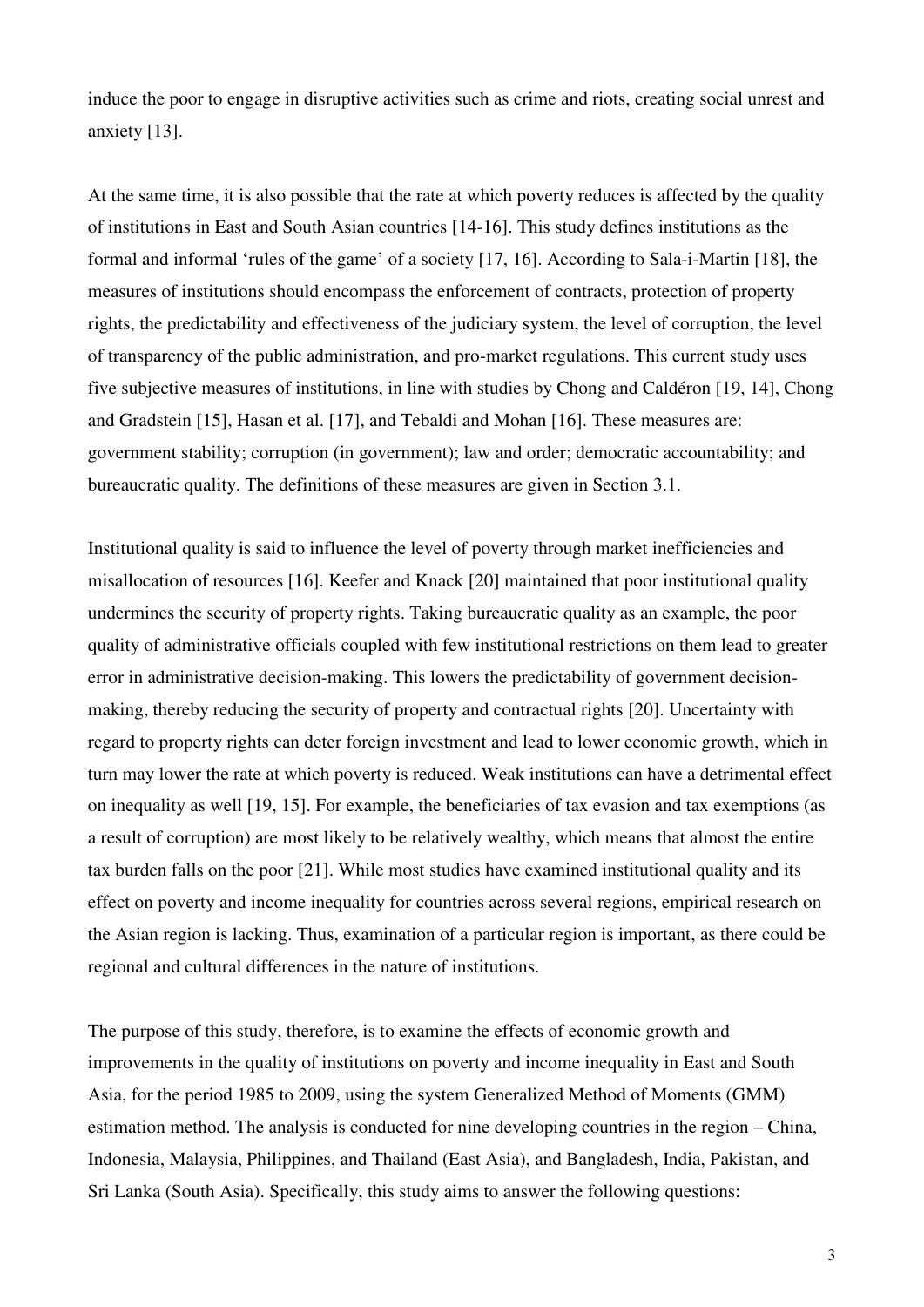- 1. To what extent has economic growth led to a reduction in poverty in East and South Asia?
- 2. Does economic growth lead to higher income inequality?
- 3. Has the level of institutional quality had an influence on poverty reduction?
- 4. What is the effect of institutions on income inequality?

The rest of this paper is organized as follows. Section 2 examines the levels of poverty, inequality, and institutional quality in East and South Asia, as well as the past and present literature on the relationships between growth, institutions, and poverty and inequality. Section 3 presents details of the data used and the econometric approaches employed in the present study. Empirical findings and the analysis and discussion of the results are presented in Section 4. The paper concludes with a summary of the research findings and policy recommendations.

#### 2. Literature Review

### 2.1 The relationship between growth and poverty

An examination of the poverty situation in East Asia shows that even though the percentage of people living on less than \$1.25 per day fell from 54.7 per cent in 1990 to 16.8 per cent in 2005 (a reduction of 37.9 percentage points), China alone accounted for 85 per cent of this reduction [22]. Progress in other East Asian countries was relatively much slower. Poverty reduction has been even more subdued in the South Asian region. Although the percentage of the poor in South Asia was around the same level as in East Asia in 1990 at 51.7 per cent, it had fallen to only 40.3 per cent by 2005 (a reduction of 11.4 percentage points) [22]. Table 1 demonstrates the changes in the average poverty level (calculated over five-year periods and measured by four different types of poverty measures: headcount index, poverty gap index, squared poverty gap index, and Watts index) over the period 1985 to 2009 in East and South Asia. With the exception of Pakistan and Sri Lanka, South Asia has been far less successful in reducing poverty compared to East Asia. Poverty reduction has been slow in India, while Bangladesh reports an increase in poverty levels over the period observed. Hence, it is clear that poverty reduction remains a significant challenge for East and South Asia.

Among the remedies for improving the poverty situation, economic growth has been alleged to be significant in reducing poverty. Dollar and Kraay's [3] research is one of the key studies supporting this argument. Their findings reveal that growth can be expected to raise the incomes of the poor and reduce poverty, suggesting that growth-enhancing policies and institutions would provide equal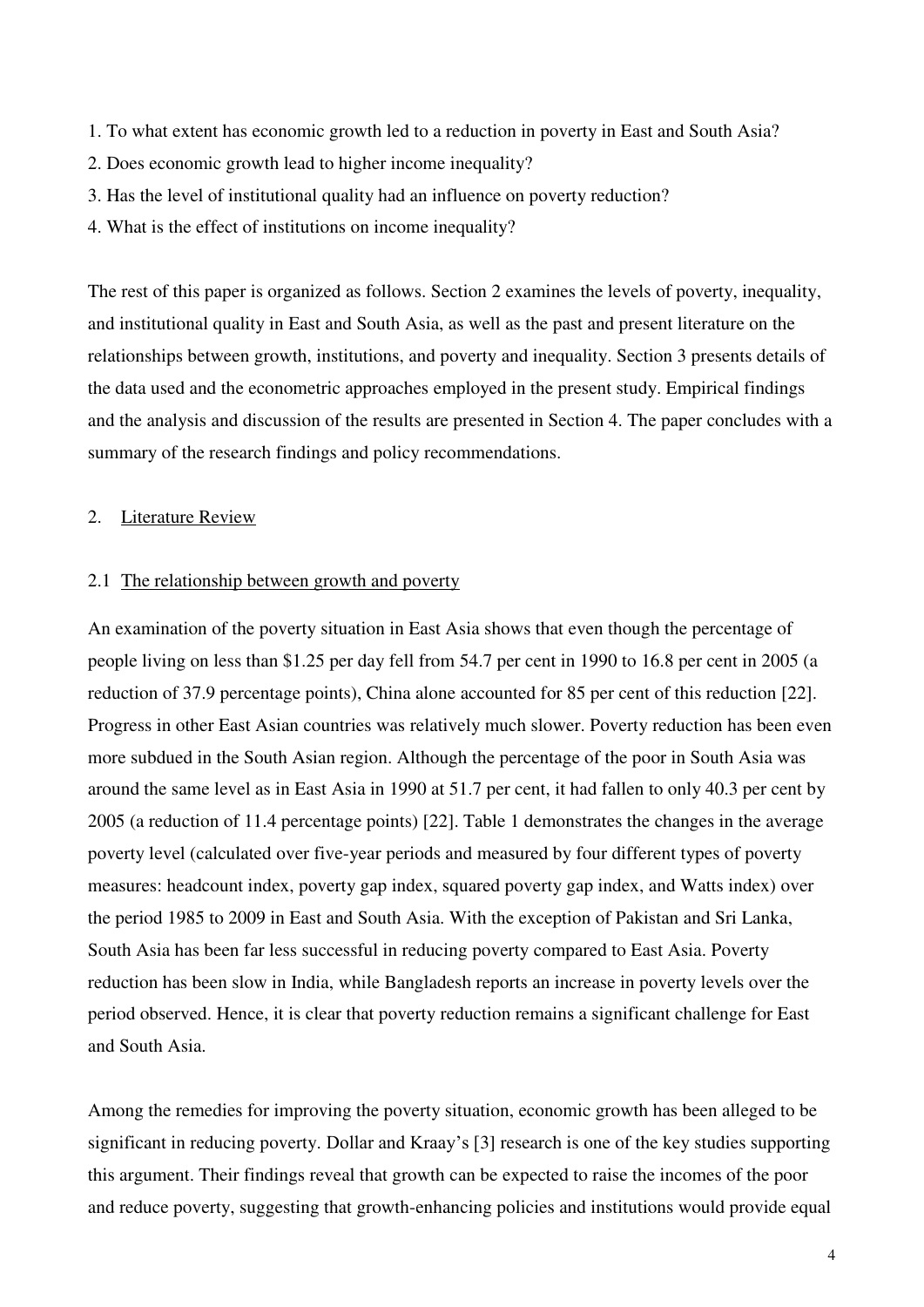|                              |           | <b>BGD</b> | <b>IND</b> | <b>PAK</b> | <b>LKA</b> | <b>CHN</b> | <b>IDN</b> | <b>MYS</b> | PHL   | <b>THA</b> |
|------------------------------|-----------|------------|------------|------------|------------|------------|------------|------------|-------|------------|
|                              | 1985-1989 | 47.77      | 51.55      | 66.46      | 19.96      | 40.96      | 66.28      | 2.15       | 32.69 | 17.20      |
| Headcount index              | 1990-1994 | 52.70      | 46.62      | 44.29      | 15.01      | 46.54      | 52.52      | 1.62       | 29.40 | 5.45       |
|                              | 1995-1999 | 49.55      | 46.62      | 38.60      | 16.32      | 35.26      | 44.28      | 1.31       | 21.61 | 1.14       |
|                              | 2000-2004 | 56.11      | 40.00      | 29.23      | 13.95      | 23.33      | 28.80      | 0.54       | 22.22 | 0.84       |
|                              | 2005-2009 | 50.47      | 31.61      | 21.81      | 7.04       | 12.75      | 23.45      | 0.00       | 20.52 | 0.58       |
|                              | 1985-1989 | 12.44      | 15.35      | 23.93      | 4.30       | 13.27      | 22.72      | 0.33       | 9.21  | 3.43       |
| Poverty gap index            | 1990-1994 | 14.75      | 12.86      | 13.71      | 2.71       | 17.32      | 15.35      | 0.14       | 8.09  | 0.40       |
|                              | 1995-1999 | 14.01      | 12.86      | 8.99       | 2.96       | 12.52      | 11.72      | $0.16\,$   | 5.25  | 0.05       |
|                              | 2000-2004 | 17.27      | 10.41      | 6.14       | 2.64       | 7.08       | 5.94       | $0.06\,$   | 5.50  | 0.03       |
|                              | 2005-2009 | 14.17      | 7.46       | 3.78       | 0.98       | 3.17       | 5.05       | $0.00\,$   | 4.60  | 0.09       |
|                              | 1985-1989 | 4.44       | 6.11       | 11.08      | 1.39       | 6.08       | 10.05      | 0.09       | 3.43  | 0.92       |
|                              | 1990-1994 | 5.66       | 4.80       | 5.97       | 0.80       | 8.64       | 5.98       | 0.02       | 2.92  | 0.04       |
| Squared poverty<br>pan index | 1995-1999 | 5.18       | 4.80       | 2.98       | $0.80\,$   | 6.09       | 4.27       | 0.03       | 1.68  | $0.00\,$   |
|                              | 2000-2004 | 6.86       | 3.73       | 1.90       | 0.75       | 2.90       | 1.76       | 0.01       | 1.80  | 0.00       |
|                              | 2005-2009 | 5.20       | 2.54       | 0.99       | 0.22       | 1.15       | 1.58       | 0.00       | 1.37  | $0.02\,$   |
|                              | 1985-1989 | 0.161      | 0.201      | 0.331      | 0.053      | 0.189      | 0.311      | 0.004      | 0.120 | 0.040      |
|                              | 1990-1994 | 0.189      | 0.166      | 0.189      | 0.032      | 0.256      | 0.202      | 0.001      | 0.105 | 0.005      |
| Watts index                  | 1995-1999 | 0.182      | 0.166      | 0.111      | 0.034      | 0.182      | 0.149      | 0.002      | 0.067 | 0.001      |
|                              | 2000-2004 | 0.229      | 0.133      | 0.074      | 0.030      | 0.095      | 0.070      | 0.001      | 0.071 | $0.000\,$  |
|                              | 2005-2009 | 0.180      | 0.090      | 0.045      | 0.010      | 0.039      | 0.061      | $\rm N/A$  | 0.058 | 0.001      |
|                              | 1985-1989 | 27.89      | 32.85      | 33.35      | 32.47      | 24.83      | 30.26      | 46.61      | 40.84 | 43.84      |
|                              | 1990-1994 | 27.60      | 31.47      | 31.77      | 32.48      | 29.50      | 30.61      | 47.65      | 43.36 | 46.22      |
| Gini index                   | 1995-1999 | 33.46      | 31.47      | 30.84      | 35.41      | 31.74      | 31.29      | 48.84      | 46.16 | 42.76      |
|                              | 2000-2004 | 33.46      | 34.03      | 30.79      | 41.06      | 35.74      | 30.39      | 37.91      | 45.29 | 42.52      |
|                              | 2005-2009 | 33.22      | 34.62      | 31.38      | 40.26      | 36.30      | 33.46      | 46.11      | 43.51 | 40.96      |

Table 1: Measures of poverty and income inequality for nine countries of East and South Asia, over five-year periods, 1985-2009

Note: 1. BGD=Bangladesh, IND=India, PAK=Pakistan, LKA=Sri Lanka, CHN=China, IDN=Indonesia,

MYS=Malaysia, PHL=Philippines, THA=Thailand.

2. Headcount index measures the share of the population with income/consumption per person below the poverty line (\$1.25 a day). Poverty gap index is the mean distance from the poverty line as a proportion of the poverty line. Squared poverty gap index is the mean of the squared distances from the poverty line as a proportion of the poverty line. Watts index is the mean across the population of the proportionate poverty gaps where the poverty gap is the log of the ratio of the poverty line to income (the poverty gap of the nonpoor is equal to zero). The Gini coefficient is the measure of income inequality and ranges from 0 to 100, with higher values representing higher inequality (PovcalNet, World Bank).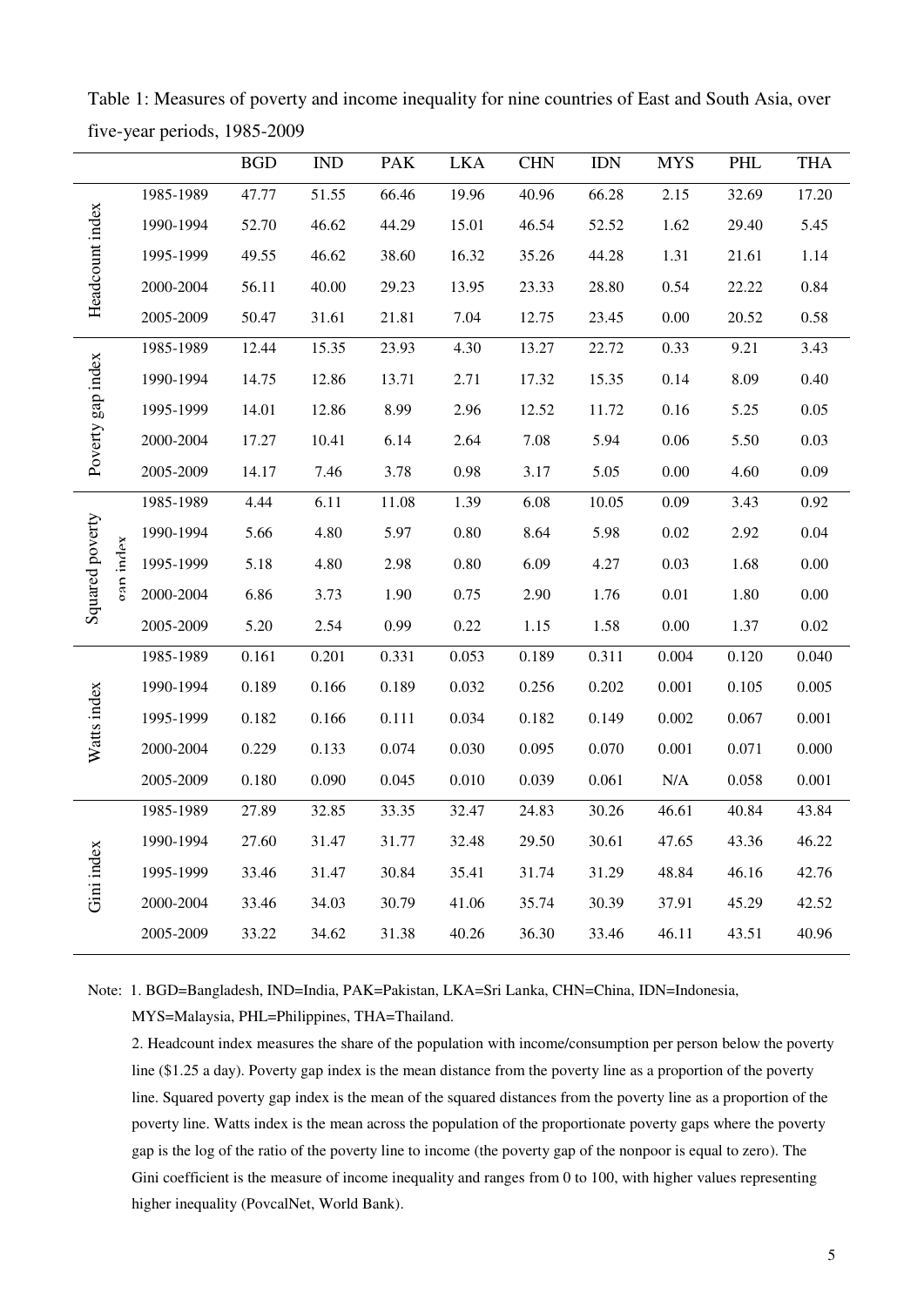Source: Authors' calculations based on data from PovcalNet, World Bank.

benefit to the poor as well as everyone else in society. Other studies using panel data from developing countries across regions have also shown that growth is favorable to the poor. Kraay [4] reported that much of the variation in the changes in poverty could be associated with growth in average incomes. His results emphasize the importance of growth in poverty reduction, and suggest that poverty-reducing policies should center on determinants of growth in average incomes such as openness to international trade [4]. Adams Jr.'s [1] findings did not reveal any particular relationship between economic growth and income inequality, implying that poverty should reduce with economic growth.

The size of the growth effect on poverty is still debatable, however. During the 1990s, the growth elasticity of poverty was generally found to range between -2.0 and -3.0 for developing countries around the world [23, 24], although Fosu [25] estimated this value to be between -0.02 and -0.68 using data from the 1990s for a sample of African economies. More recent estimates for developing countries obtained by Bhalla [26] reveal the elasticity to be higher, at around -5.0. Notwithstanding, Fanta and Upadhyay [27] reported this figure to be around -0.5 for 16 African countries using data for 2005, while the figure for South Asia was estimated to be between -0.20 and -0.22 using data from 1990 to 2004 [28]. Hence, it is possible that the elasticity of poverty with respect to economic growth can vary according to region and time period examined; given this, further research is required in this area.

On the contrary, two studies that used the same data as Dollar and Kraay [3] supported the notion that economic growth has not contributed to poverty alleviation. Eastwood and Lipton [29] criticized the findings of Dollar and Kraay [3], asserting that there were numerous exceptions where economic growth has not helped the poor. Drawing on this argument, Donaldson [30] identified positive exceptions (cases in which the incomes of the poorest quintile increased by a larger extent than predicted by overall economic growth) and negative exceptions (cases in which the incomes of the poor increased by far less than the model's prediction based on economic growth rates). He claimed that none of the positive exceptions ranked at the top in terms of the liberal economic policies suggested by Dollar and Kraay [3]. His study concluded that for the negative exceptions, incomes of the poor did not increase despite rapid economic growth. For the positive exceptions, incomes of the poor increased in spite of negative growth [30].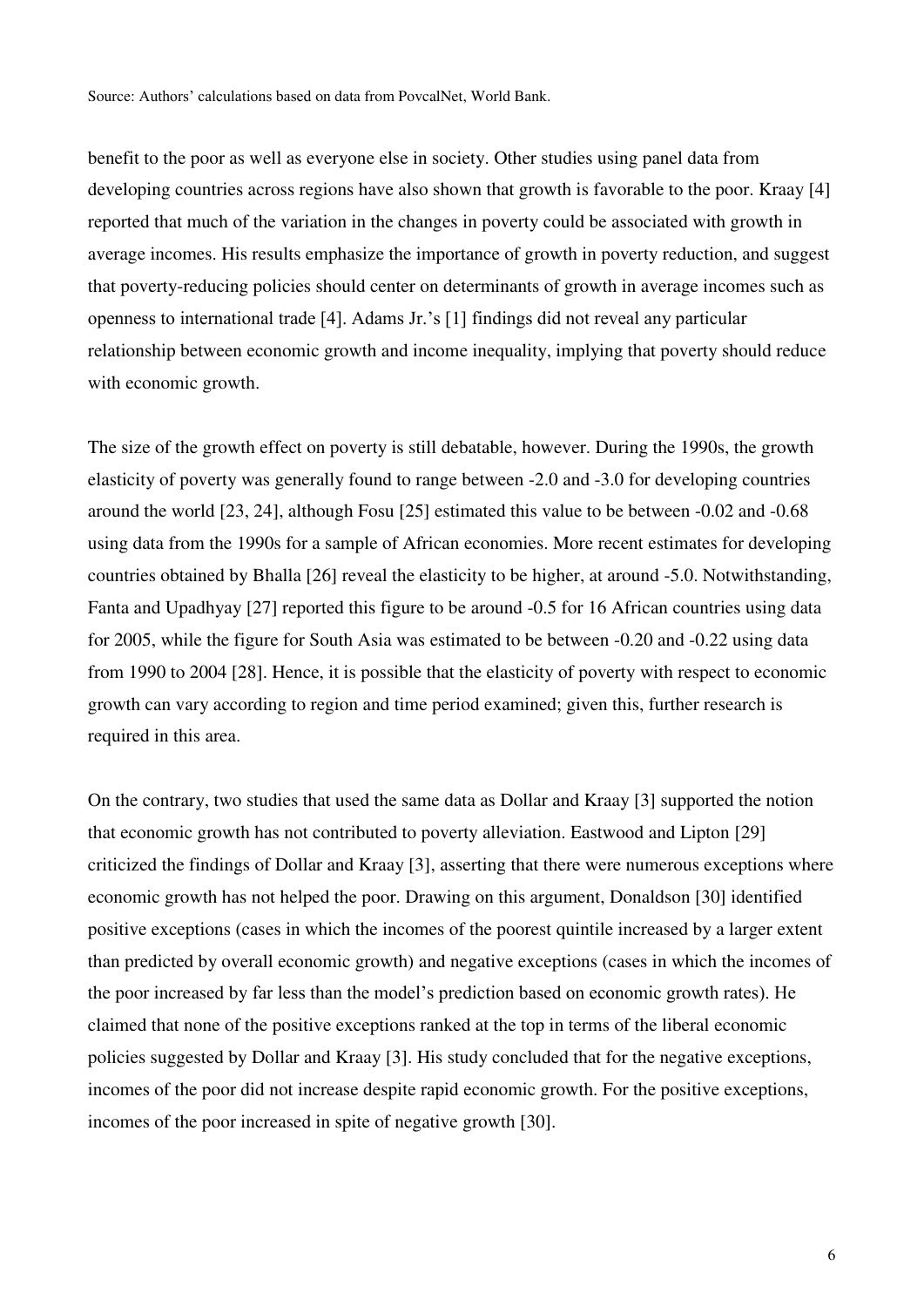Research conducted on a single country has also revealed that there have been instances where growth has not led to poverty reduction. In India, the benefits of economic growth may not have trickled down to the poor when considered over a long time period (1951-1991) [31]. Labor-saving capital formation that accompanied economic growth prevented the latter from reducing poverty. Based on their analysis, Basu and Mallick [31] concluded that it might not be wise to believe that growth will always be accompanied by a fall in poverty levels. Using data from Indonesia, Balisacan et al. [2] did not find evidence of a one-to-one correspondence between average incomes of the poor and overall mean income, and concluded that growth may not be good enough. However, Suryahadi, Suryadarma and Sumarto [32] found that, in Indonesia, agricultural and services growth play major roles in poverty reduction in both urban and rural areas.

Despite popular belief that economic growth is beneficial for the poor, whether economic growth actually reduces poverty remains inconclusive. Indeed, as outlined above, various studies have observed vastly different elasticities of poverty with respect to economic growth. Moreover, previous research has not focused on the Asian region. Hence, the current study aims to contribute to the literature regarding this issue, using data on developing countries in the Asian region. Additionally, it is possible that the elasticity of poverty reduction with respect to economic growth could be different for this region.

# 2.2 The relationship between growth and inequality

According to the ADB [10], widening income disparities in the last two decades have become a growing concern in the Asian region, with about 82 per cent of developing Asia's population living in countries that have become more unequal in terms of the income distribution. Table 1 above also reports the trends in income inequality as measured by the Gini index from 1985 to 2009. It is clear that since 1985 income inequality has increased in six of the nine countries examined, which may be explained using the Kuznets [7] hypothesis.

Since the pioneering work of Kuznets [7] in 1955, the issue of whether economic growth improves or worsens the income distribution has been subject to debate. Kuznets [7] introduced the idea of an inverted U-shaped relationship between economic development and income inequality. His proposition was based on the premise that, as an economy develops, its structure of production shifts from agricultural to industrial. The agricultural and rural sector forms the bulk of the economy and is characterized by low per capita income and low inequality, while the industrial and urban sector starts smaller, has higher per capita income, and higher inequality. As the economy develops and people shift from the agricultural to the industrial sector, those who move see a rise in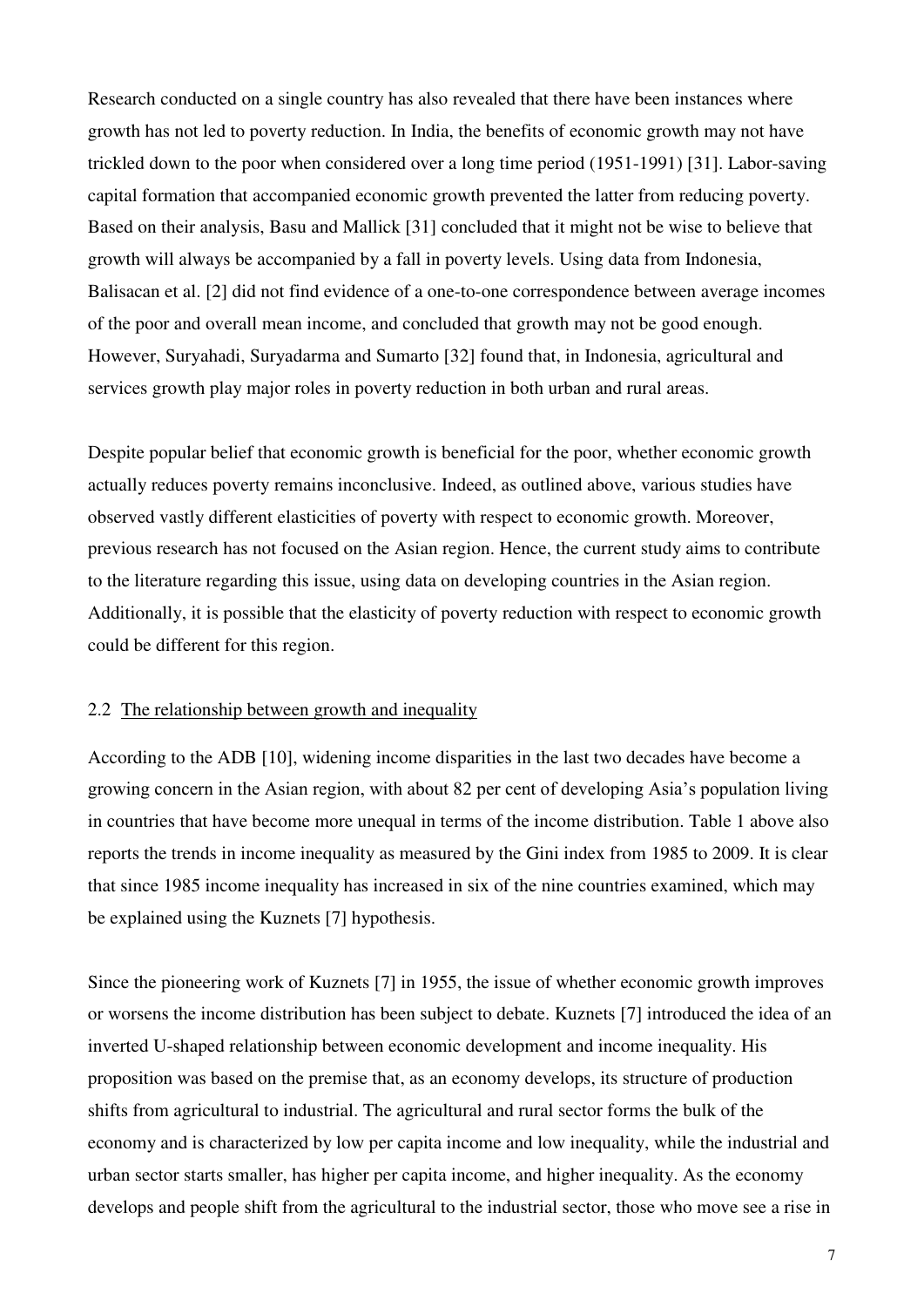their incomes, thereby raising the level of inequality in the economy. Therefore, at early stages of development, there is a positive relationship between economic growth and inequality. As more workers shift from the agricultural sector to the industrial sector, the reduced supply in the agricultural sector drives up wages in this sector. In addition, those who move to the industrial sector work harder and move up the ladder to attain the income of the richer workers. Inequality falls with later stages of development, resulting in a negative relationship between economic growth and inequality [7, 13]. Hence, based on Kuznets' [7] theory, it is possible to note an inverted Ushaped relationship between economic growth and income inequality.

In order to overcome the weaknesses of cross-sectional and time-series data, studies have also employed panel data and found evidence to support the Kuznets [7] hypothesis. Jha [33] stated that the hypothesis could be applied to only the developing countries in his sample. Thornton's [34] results indicated that inequality tended to rise at lower levels of income, and subsequently fall with higher income levels. On the other hand, Chambers [35] observed that in the long run growth is accompanied by a decline in inequality in developing countries and rising inequality in developed countries. Similar findings were reported by Riggs, Hobbs, Hobbs and Riggs [36] who found that population-weighted income inequality increased among the richest country groups and decreased in the poorest from 1969 to 2007.

Additionally, studies have observed a positive relationship between economic growth and income inequality, which suggests that it is possible for inequality to increase with the level of economic development. Elbers and Lanjouw [37] sought to understand the distributional consequences of nonfarm sector growth in rural areas of Ecuador. They found that increases in nonfarm incomes tended to increase income inequality. Shahbaz [38] also reported that inequality appears to be positively and significantly associated with economic growth in the short run and long run.

Conversely, a number of studies have shown that growth does not have an effect on the income distribution. Das and Barua [39] did not find evidence of a trade-off between economic growth and income inequality in India, while an important study by Deininger and Squire [40] also supported the notion that economic growth is not associated with rising inequality. As mentioned in Section 2.1, Dollar and Kraay [3] asserted that the incomes of the poor tended to rise equi-proportionately with growth in average incomes, which promotes the idea that growth may leave the income distribution unchanged. Ravallion [41] noted that there was no significant correlation between growth in survey mean income and changes in inequality.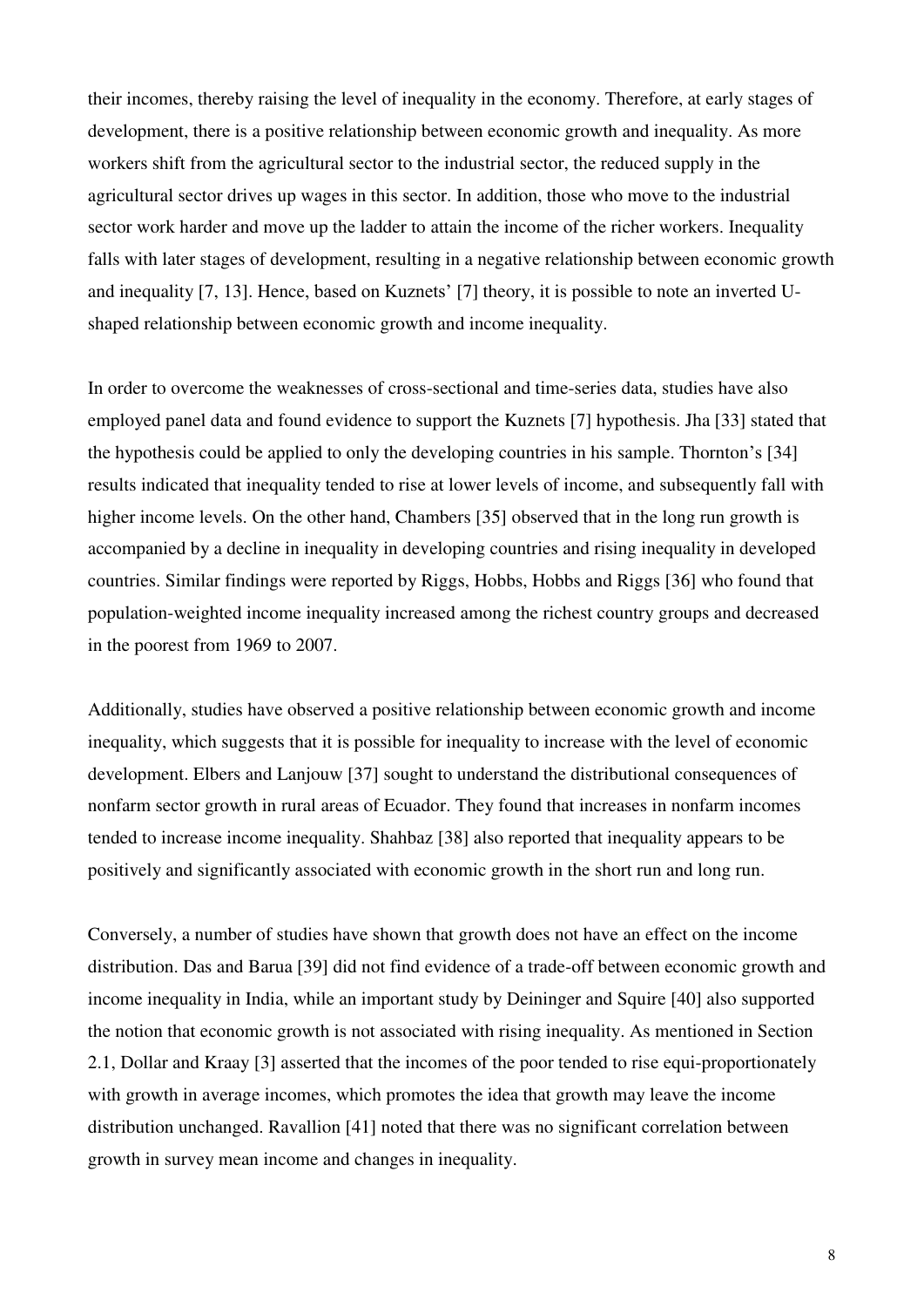Notwithstanding the multitude of studies that have investigated the effect of economic growth on income inequality, it cannot be claimed that they point towards a common and definite answer. Hence, more research needs to be conducted on the effect of economic growth on the income distribution.

### 2.3 The relationship between institutions and poverty

Table 2 presents the scores of the five institutional measures for selected years employed in this study. The maximum score for each measure varies (refer to Section 3.1), while the minimum score for all five measures is zero. Higher scores represent better institutional quality. An examination of the regional median for East and South Asia reveals that the indices have decreased over the years, which indicates that the quality of institutions is worsening. An exception is the democratic accountability index for East Asia, where the scores have improved over the period 1998 to 2010. For South Asia scores have fallen for three institutional measures, while for East Asia it is only for two measures. However, a comparison of scores for South Asia against those of East Asia shows that by 2010 South Asia outranked East Asia in three of the five institutional indices (government stability, corruption, and law and order), while East Asia performed better only on the democratic accountability index, with the bureaucratic quality scores being the same for East Asia and South Asia. Thus, both East and South Asia have much to do about the problem of worsening institutional quality.

Very few studies have examined the relationship between institutions and poverty. Among them, Chong and Caldéron [14] investigated the effect of five alternative measures of institutions on the degree, severity, and incidence of poverty. The authors reported that the higher the quality and efficiency of a country's institutions, the lower the level, incidence, and severity of poverty. However, their study could be subject to endogeneity issues as the authors used the 'share of government spending on defense' as an instrument for institutions, which could be directly correlated with poverty [16]. Furthermore, lagged variables such as income inequality and fertility rates used in Chong and Caldéron's [14] study are auto-correlated and correlated with the error term, making the estimates biased [16]. Tebaldi and Mohan [16] found a negative relationship between institutions and poverty using the Instrumental Variable method for 53 countries across several regions. Their findings suggested that control of corruption, regulatory quality, rule of law, and government effectiveness have a stronger, negative impact on poverty compared to voice and accountability. Political stability does not appear to have an impact on poverty reduction, while expropriation risk is only marginally significant. Gupta, Davoodi and Alonso-Terme [42] concluded that corruption has a detrimental effect on the income growth of the poor, where the poor are

9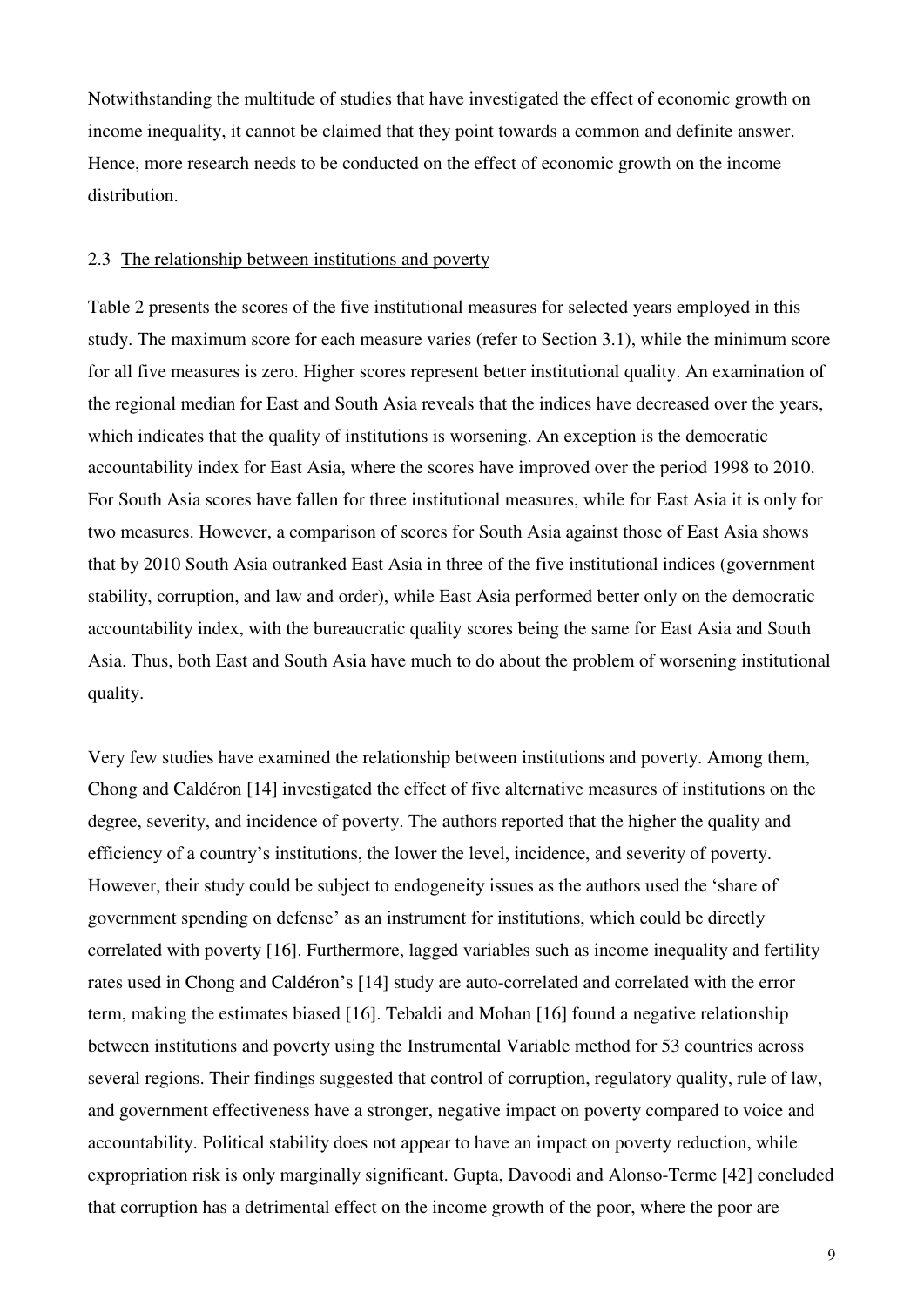|                 | Government Stability |       | Corruption |      | Law and Order |      | Democratic<br>Accountability |      |      | <b>Bureaucratic Quality</b> |      |      |      |      |      |
|-----------------|----------------------|-------|------------|------|---------------|------|------------------------------|------|------|-----------------------------|------|------|------|------|------|
|                 | 1998                 | 2004  | 2010       | 1998 | 2004          | 2010 | 1998                         | 2004 | 2010 | 1998                        | 2004 | 2010 | 1998 | 2004 | 2010 |
| Bangladesh      | 9.58                 | 10.21 | 9.04       | 2.00 | 1.04          | 3.00 | 3.25                         | 1.04 | 2.33 | 5.00                        | 2.75 | 3.50 | 2.00 | 2.00 | 2.00 |
| India           | 8.83                 | 8.33  | 8.42       | 3.00 | 2.21          | 2.50 | 4.00                         | 4.00 | 4.00 | 5.00                        | 6.00 | 6.00 | 3.00 | 3.00 | 3.00 |
| Pakistan        | 10.17                | 9.42  | 5.83       | 3.00 | 1.50          | 2.00 | 3.00                         | 3.00 | 3.42 | 3.00                        | 1.00 | 2.67 | 2.00 | 2.00 | 2.00 |
| Sri Lanka       | 9.25                 | 6.67  | 8.92       | 4.00 | 3.00          | 2.50 | 3.00                         | 3.00 | 2.83 | 5.00                        | 4.17 | 3.46 | 2.00 | 2.00 | 2.00 |
| Regional Median | 9.42                 | 8.88  | 8.67       | 3.00 | 1.85          | 2.50 | 3.13                         | 3.00 | 3.13 | 5.00                        | 3.46 | 3.48 | 2.00 | 2.00 | 2.00 |
| China           | 11.17                | 11.00 | 10.25      | 2.00 | 2.00          | 2.00 | 5.00                         | 4.50 | 4.08 | 1.00                        | 1.00 | 1.50 | 2.00 | 2.00 | 2.00 |
| Indonesia       | 7.92                 | 7.21  | 7.75       | 1.25 | 1.00          | 3.00 | 2.50                         | 2.67 | 3.00 | 1.00                        | 4.83 | 5.00 | 2.00 | 2.00 | 2.00 |
| Malaysia        | 9.25                 | 10.63 | 6.88       | 3.75 | 2.50          | 2.50 | 4.92                         | 3.67 | 4.00 | 3.33                        | 3.92 | 4.50 | 3.00 | 3.00 | 3.00 |
| Philippines     | 10.25                | 8.88  | 6.50       | 3.42 | 2.00          | 2.00 | 4.00                         | 2.00 | 2.50 | 6.00                        | 5.00 | 5.00 | 3.00 | 3.00 | 3.00 |
| Thailand        | 9.25                 | 9.67  | 6.38       | 2.00 | 1.50          | 2.00 | 5.00                         | 2.50 | 2.50 | 4.00                        | 4.00 | 4.50 | 2.00 | 2.00 | 2.00 |
| Regional Median | 9.25                 | 9.67  | 6.88       | 2.00 | 2.00          | 2.00 | 4.92                         | 2.67 | 3.00 | 3.33                        | 4.00 | 4.50 | 2.00 | 2.00 | 2.00 |

Table 2: Measures of institutional quality for nine countries of East and South Asia, 1998-2010

Source: International Country Risk Guide (ICRG) dataset, The Political Risk Services Group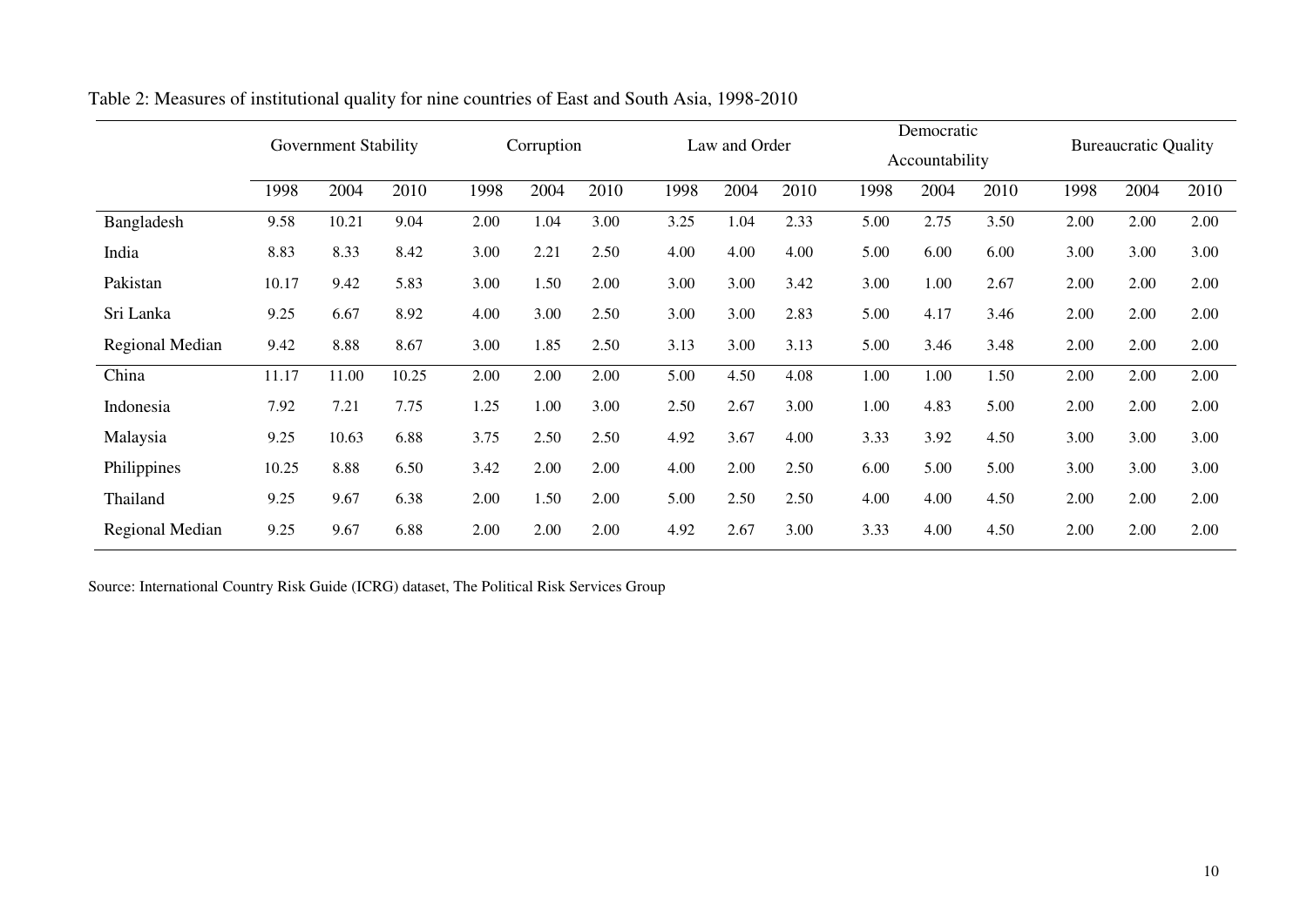defined as those at the bottom 20 per cent of the income distribution. According to their results, a one-standard deviation increase in the growth rate of corruption is associated with a 1.6 percentage point reduction in the income growth of the poor.

Some studies that have explored this relationship, however, have observed different results. For example, Hasan et al. [17] reported that the governance variable appears to be insignificant in the poverty regressions (where governance is the principal components aggregation of rule of law, government efficiency, and control of corruption). Nevertheless, the coefficient of the governance variable always took a negative value, suggesting that better governance is more likely to be associated with lower poverty levels. Tebaldi and Mohan [16], however, raised doubts about these findings as they could have been affected by endogeneity issues. The use of several alternative measures of institutions such as governance, political freedom, and ease of doing business could have introduced the problem of multicollinearity, thereby inflating the covariance estimates and leading to Type-I error [16].

As outlined above, studies that examined this issue obtained data from countries across several regions. However, it would be of interest to examine institutional quality and its effect on poverty in developing countries of a particular region, since there could be regional and cultural differences associated with the nature of institutions. To the authors' knowledge, no studies pertaining to this topic seem to have focused on the Asian region.

# 2.4 The relationship between institutions and inequality

It is widely believed that poor institutional quality has a detrimental effect on income inequality. For instance, corruption can alter the composition of social spending to benefit the rich at the expense of the poor, leading to higher inequality [21]. In line with this argument, studies have found a positive relationship between institutions and income inequality. Chong and Gradstein [15] showed that weaker institutional quality leads to higher income inequality. Gyimah-Brempong [43] examined the effect of corruption on income inequality in selected African countries, and reported that higher corruption had an adverse effect on the income distribution. Further, Gyimah-Brempong and de Camacho [44] pointed out that the 'degenerative' nature of corruption practiced typically in African and Latin American countries has a much more deleterious effect on the income distribution, compared to the 'developmental' corruption found in Asia.

On the contrary, other studies have asserted that the relationship between income inequality and institutions takes an inverted U-shape. Chong and Caldéron [19] found that in developing countries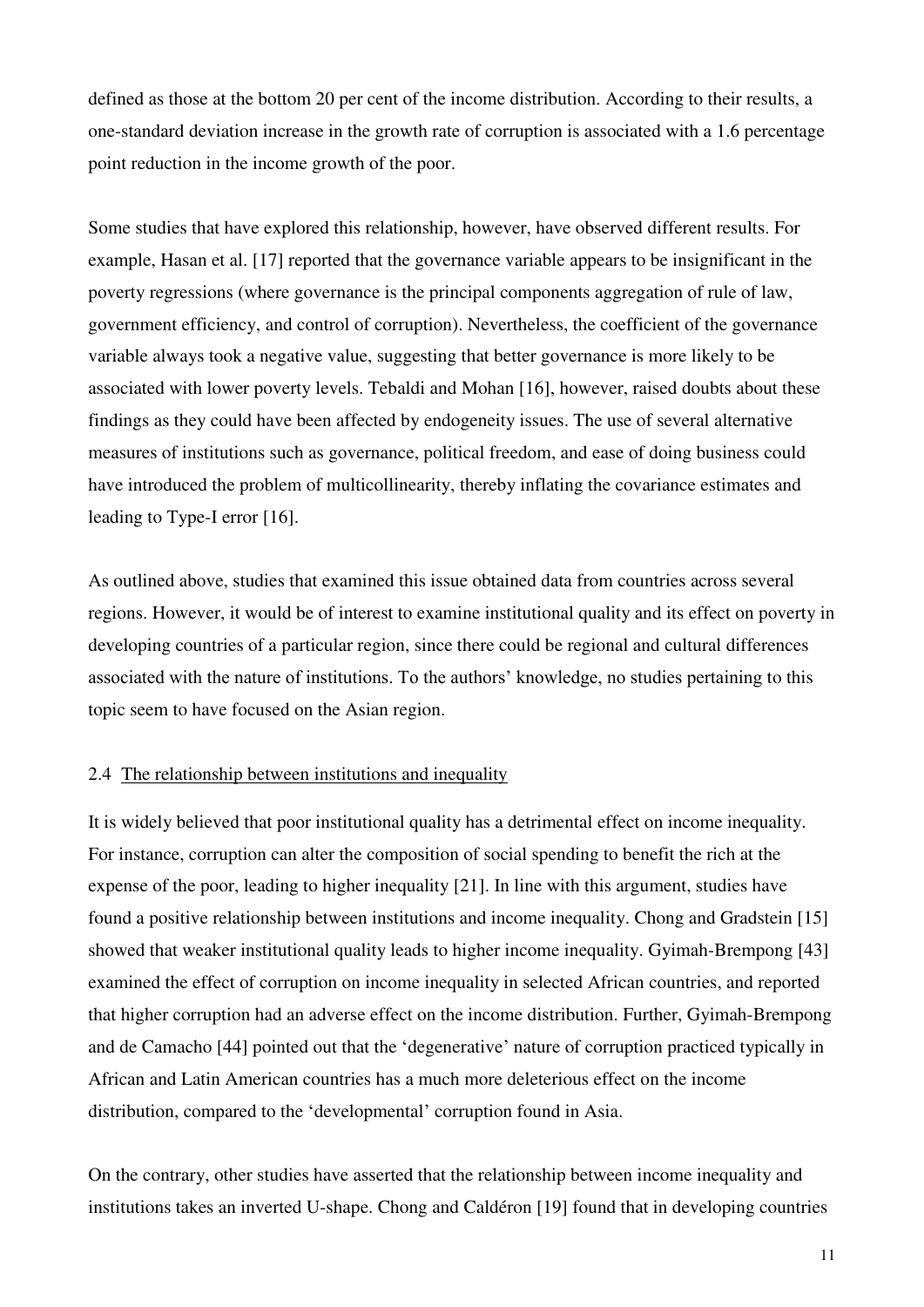improvements in the quality of institutions would be associated with higher income inequality, while in developed countries such improvements would lead to a more equitable income distribution. Li, Xu, and Zou [45] affirmed that there is an inverted U-shaped relationship between corruption and income inequality. Based on their results, inequality appears to reduce with further reductions in the level of corruption, but only when the corruption index exceeds 2.91 (a higher corruption index indicates lower corruption levels). Similarly, Andres and Ramlogan-Dobson [21] supported the notion that there could be a trade-off between corruption and income inequality in Latin America, with a lower level of corruption leading to higher income inequality.

It appears that the empirical evidence on the institutions-inequality relationship is mixed; hence, it may not be possible to draw a conclusion on the effect of institutional quality on the income distribution. Additionally, here again, prior studies that have examined the institutions-income inequality relationship obtained data from countries across several regions, with no studies focusing on the Asian region in particular.

#### 3. Methodology

This study investigates the following equations:

$$
P(\omega)_{i,t} = \alpha_0 + \alpha_1 P(\omega)_{i,t-1} + \alpha_2 Y_{i,t} + \alpha_3 T(s)_{i,t} + \varepsilon_{1i,t}
$$
  
\n
$$
I_{i,t} = \beta_0 + \beta_1 I_{i,t-1} + \beta_2 Y_{i,t} + \beta_3 T(s)_{i,t} + \varepsilon_{2i,t}
$$
\n(2)

| where $P_{i,t}$ | = Poverty measure in country <i>i</i> , as measured by $\omega$ (corresponding to: headcount |
|-----------------|----------------------------------------------------------------------------------------------|
|                 | index, poverty gap index, squared poverty gap index, and Watts index),                       |

- $I_{i,t}$  = Gini coefficient for country *i*,
- $Y_{i,t}$  = Real GDP per capita growth rate of country *i*,
- $T_{it}$  = Institutional quality measure for country *i*, as measured by *s* (corresponding to: overall institutional quality, government stability, corruption, law and order, democratic accountability, and bureaucratic quality).

#### 3.1 Data

GDP growth is measured as the growth rate in real GDP per capita at Purchasing Power Parity (PPP) in constant 2005 international dollars, obtained from the World Bank. The bulk of existing literature on poverty, inequality, and growth has used this measure for economic growth, thereby enabling a comparison of past results with those of this study. The present study uses the five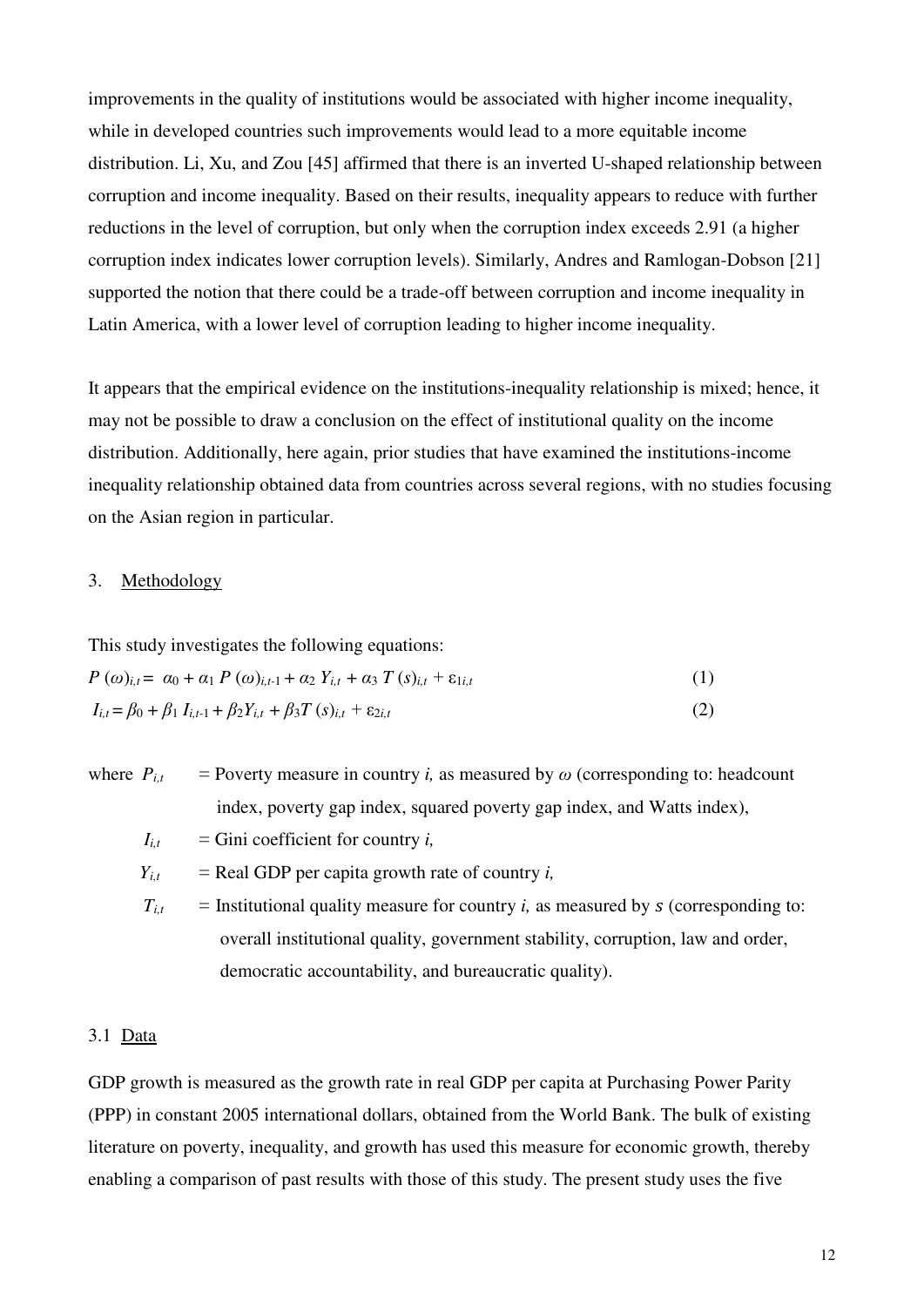alternative indices of institutions employed in Chong and Gradstein's [15] study, drawn from the Political Risk Services' International Country Risk Guide (ICRG) dataset [46]:

- Government Stability An assessment of the government's ability to execute its declared programs, as well as its ability to stay in office (Maximum score: 12 points)
- Corruption An assessment of the level of corruption within the political system (Max score: 6 points)
- Law and Order This index measures two components Law and Order. The Law subcomponent measures the "strength and impartiality of the legal system", while the Order subcomponent is an assessment of the "popular observance of the law" [46] (Max score: 6 points)
- Democratic Accountability An assessment of how well the government responds to its people (Max score: 6 points)
- Bureaucratic Quality An assessment of the strength and expertise of the bureaucracy to "govern without drastic changes in policy or interruptions in government services" [46]. In countries that score well on this index, the bureaucracy tends to be autonomous from political pressure. (Max score: 4 points)

The minimum number of points that can be given to all five measures is zero. For all institutional indices, higher scores represent better institutional quality, and vice versa. Following Chong and Caldéron [19], a composite score representing the overall level of institutional quality is also calculated. This variable gives equal weight to all five institutional measures and is re-scaled from zero to six, with higher values representing better institutional quality.

The poverty data is obtained from the World Bank's PovcalNet, which is a computational tool that calculates poverty and inequality measures based on different international poverty lines. To allow for comparability of the level of poverty and income inequality across countries, this study uses an international poverty line of \$1.25 per day in 2005 PPP exchange rates. The \$1.25 a day poverty line is the mean of the national poverty lines of the poorest 15 countries. Although the \$2 a day poverty line conforms to the typical poverty lines of middle-income countries, the panel unit root tests showed that the poverty data which was based on this poverty line was *I* (2) rather than *I* (1). Therefore, the \$1.25 per day international poverty line was selected, which was also used in the study of Ravallion [12].

The poverty measures that are used in this study are the Foster-Greer-Thorbecke class of measures that take the form,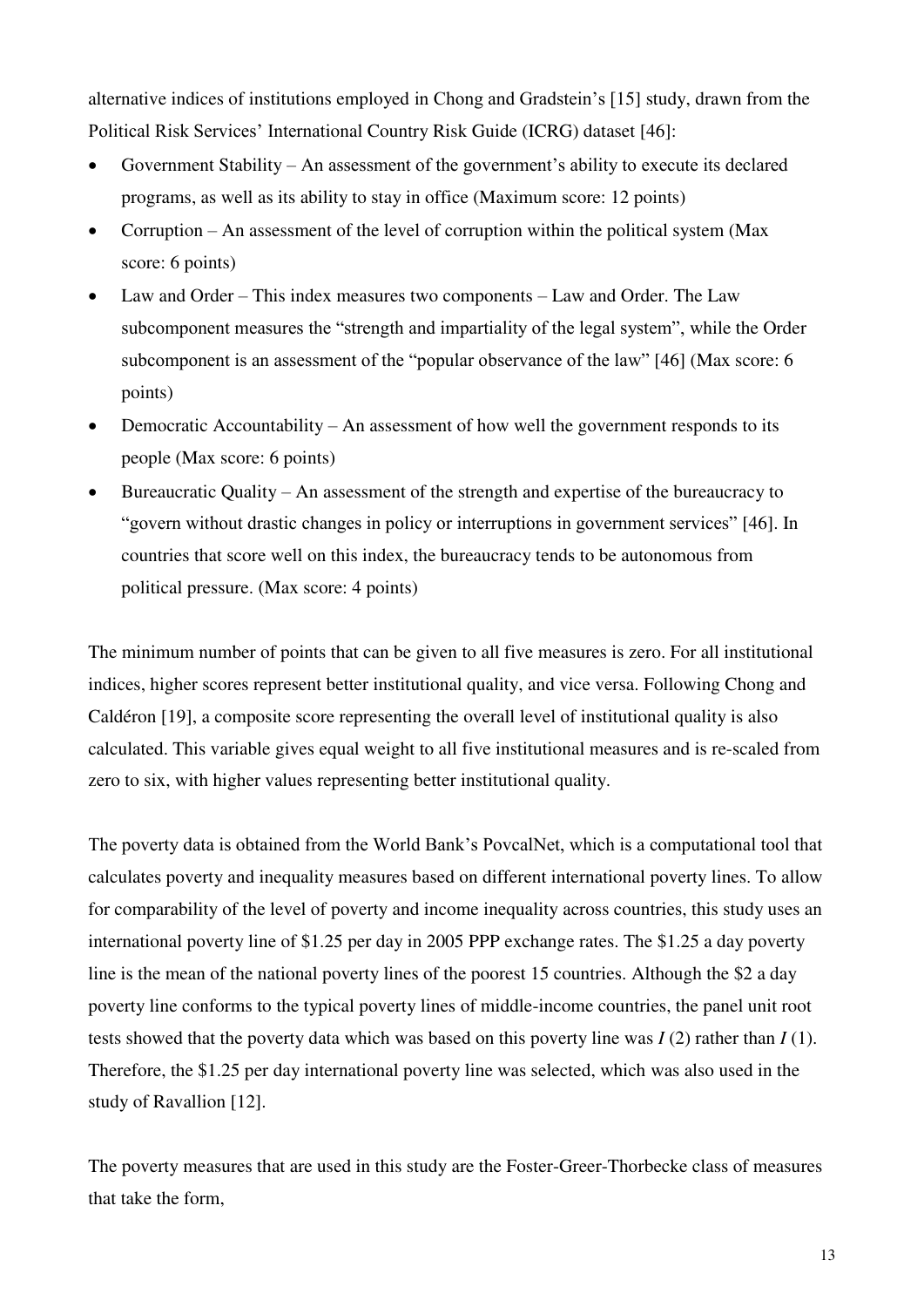$$
P_x = \frac{1}{n} \sum_{i=1}^{n} [(z - y_i) / z]^x
$$
 (3)

where *x* is a non-negative parameter, *z* is the poverty line, and  $y_i$  is the income of the  $i^{\text{th}}$  poor [14]. When  $x = 0$ , *P* is referred to as the headcount index, when  $x = 1$ , it is known as the poverty gap index, and when  $x = 2$ , it is referred to as the squared poverty gap index. These three poverty indices have been employed in several other studies such as those by Adams Jr. [1], Adams Jr. and Page [47], Balisacan [48], and Chong and Caldéron [14].

The main poverty measure used in this study is the headcount index. This index measures the share of the population whose income is below the poverty line and is an indication of the 'prevalence' of poverty. However, an increase in the incomes of the poor that does not bring them above the poverty line will not reduce the headcount index [4]. In addition, the headcount index does not consider how far the poor are from the poverty line [47]. Therefore, two additional poverty measures – poverty gap and squared poverty gap indices – are employed, and their results are reported as sensitivity analysis. The poverty gap index is a measure of the 'depth' of poverty, as it measures how far the average incomes of the poor are from the poverty line. However, this measure does not consider the distribution of income among the poor. The squared poverty gap index overcomes this limitation. It is sensitive to changes in the distribution of income among the poor, and thus is a measure of the 'severity' of poverty.

The Watts index is also used as a measure of poverty in this study. It is a useful poverty measure since it satisfies three axioms possessed by any good measure of poverty (and which are not satisfied by the Foster-Greer-Thorbecke class of measures) [49]. These three axioms are: (1) the measure does not change when incomes of the non-poor change; (2) an income loss suffered by the poor increases the poverty measure; and (3) inequality-reducing transfers among the poor reduce the poverty measure [49]. PovcalNet also reports the Gini coefficient, which is the measure of income inequality that is used in this study. It is scaled to lie between zero and one hundred with larger coefficient values representing higher degrees of income inequality.

As mentioned in Section 1, this study focuses on nine developing countries from East and South Asia. Other developing countries from the region have been excluded due to lack of poverty and income inequality data. This study examines poverty, income inequality, growth, and institutional quality data for the period 1985 to 2009. To account for short-run disturbances in the data, especially for GDP per capita, the data for all variables are averaged over five-year periods as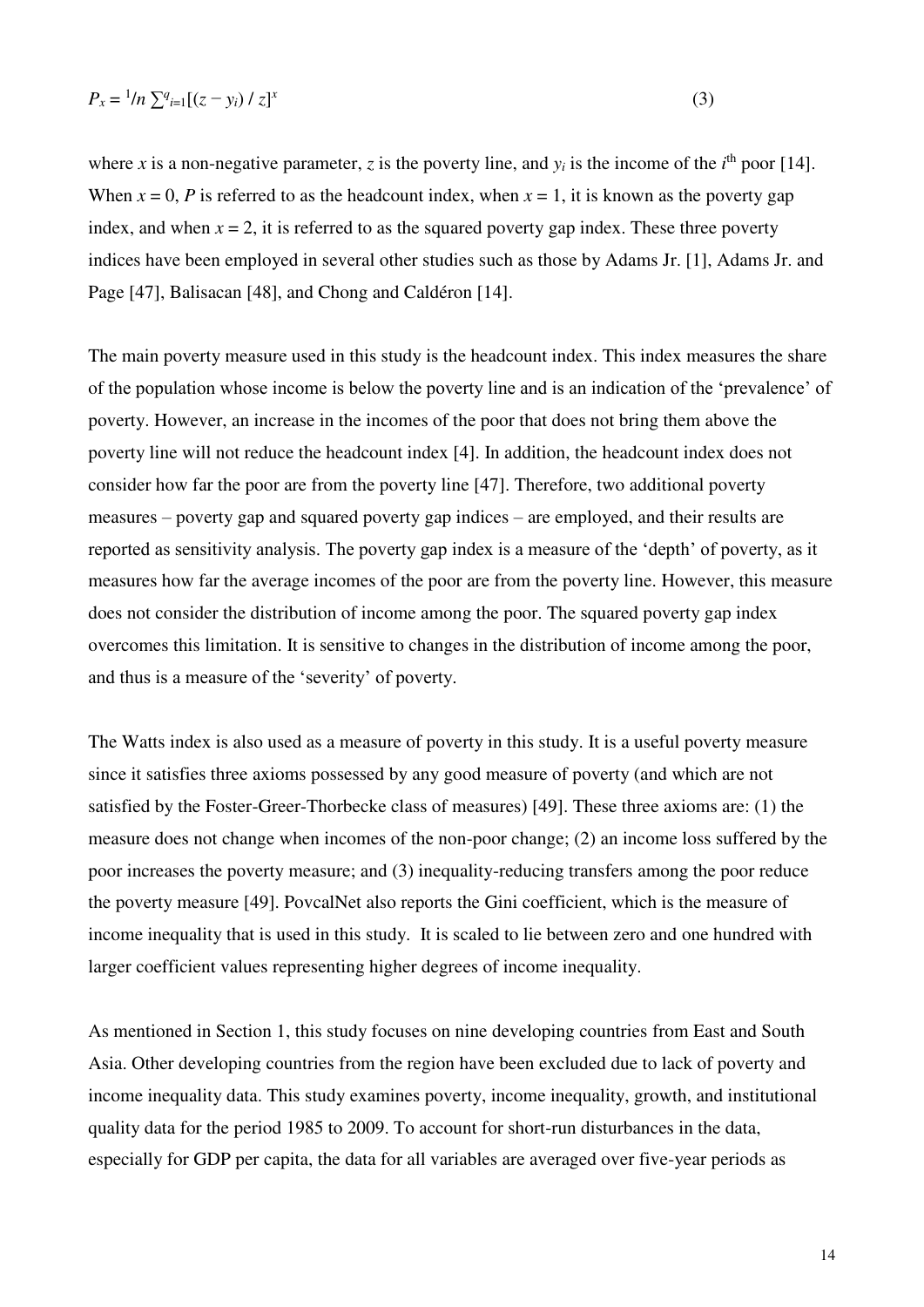conducted in the studies of Dollar and Kraay [3] and Forbes [50]. That is, the averages are calculated for 1985-1989, 1990-1994, 1995-1999, 2000-2004, and 2005-2009.

# 3.2 The Generalized Method of Moments (GMM) estimation

Panel data has several important advantages over the conventional cross-sectional or time-series data [51]. Since panel data involves a larger number of data points, it offers more degrees of freedom and reduces collinearity among the independent variables. Hence, it can improve the efficiency of econometric estimates [51]. However, the use of panel data in this study can introduce the problem of heteroscedasticity and autocorrelation into the model. Owing to heterogeneity in the characteristics of different countries, it is likely that the error-variance will not be constant across observations. The explanatory variables are also possibly endogenous and, including the lagged dependent variable on the right hand side of Equations 1 and 2, may lead to correlation between this variable and the first-differenced error [52]. In other words, since  $P_{i,t}$  and  $I_{i,t}$  are functions of  $\eta_i$ ,  $P_{i,t}$ -1 and  $I_{i,t-1}$  will also be functions of  $\eta_i$ . Hence, the lagged dependent variables will be correlated with the error term, resulting in biased and inconsistent estimators if the OLS estimation method is used [52]. The standard estimation methods using panel data are fixed effects or random effects, but neither of these methods can be used in this study since Equations 1 and 2 contain a lagged endogenous variable (poverty and inequality measure) [50].

Hence, by employing GMM estimators suggested by Arellano and Bond [53] to estimate Equations 1 and 2, this study overcomes the abovementioned problems that could arise in dynamic panel data models. The dynamic panel approach improves on previous efforts to examine the effect of growth and institutions on poverty and inequality in the following ways: (1) panel estimation permits exploitation of the time-series and cross-sectional nature of the dynamic relationships between economic growth, institutional quality, poverty and income inequality; (2) in instrumental variable regressions involving purely cross-country data, the error term includes any unobserved countryspecific effects, which may result in biased coefficient estimates; and (3) the GMM estimator helps to control for possible endogeneity of all the independent variables. This dynamic panel estimator does not require the error term to take any particular distributions. Thus, GMM estimators produce efficient and consistent estimates even in the presence of heteroscedasticity.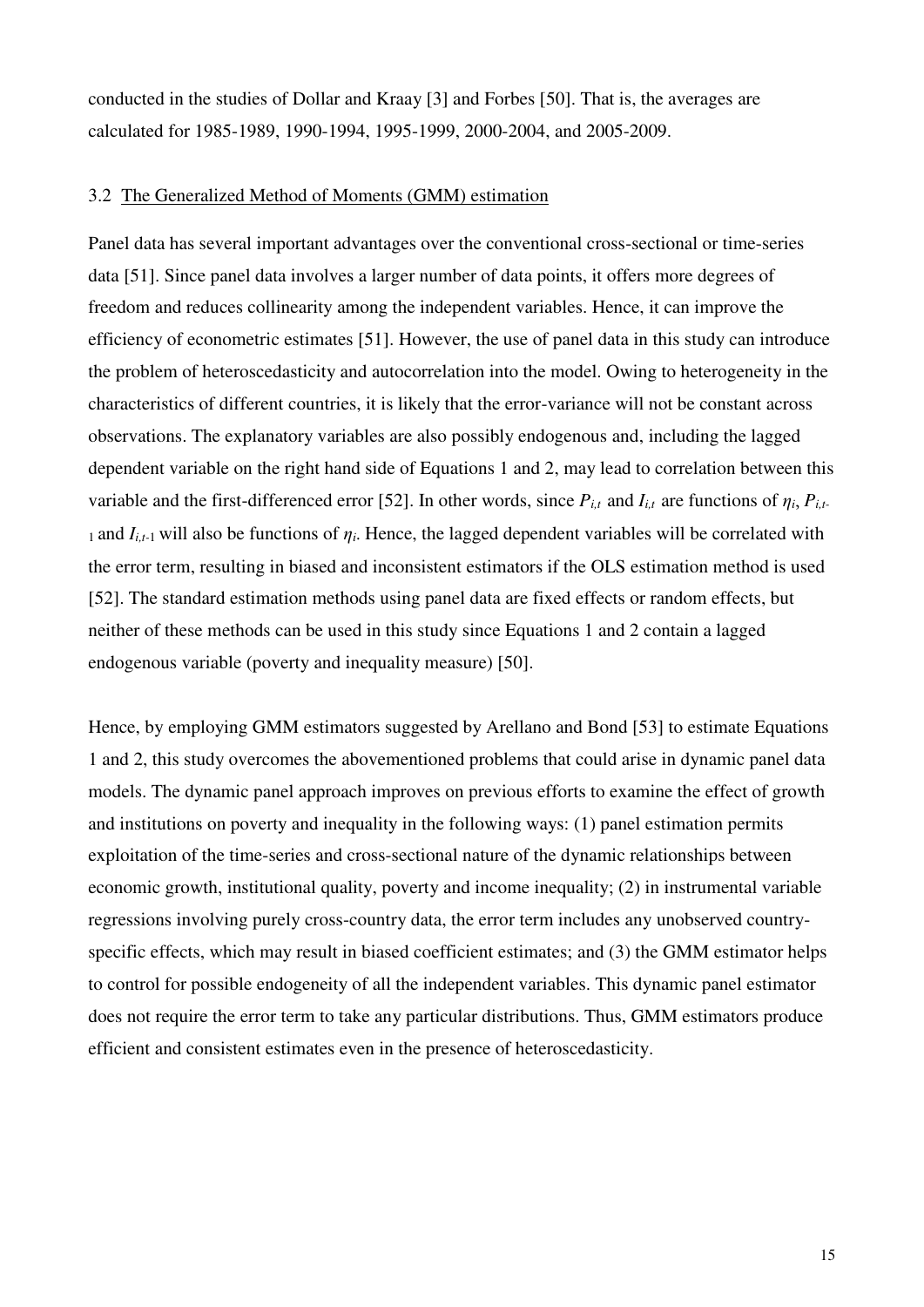#### 3.3 Panel unit root tests

Identification of the parameters would not be possible or the parameters will be weak if the series are random walks or near unit root processes. The use of the first-differenced GMM estimator can, therefore, lead to large finite-sample downward biases [54]. The standard orthogonality conditions under the first-differenced GMM estimator do not hold when the levels series contain unit root [52]. Hence, it is essential that unit root tests are first performed on the series. This study employs the commonly used panel unit root test proposed by Levin, Lin and Chu [55], also known as LLC, which tests the null hypothesis of non-stationarity or the presence of unit root.

The Augmented Dickey Fuller (ADF) test is employed when performing panel unit root tests in order to check for stationarity of the series. LLC considers the following ADF specification:

$$
\Delta y_{it} = \alpha_i + \gamma_i y_{i, t-1} + \sum_{j=1}^k \alpha_j \Delta y_{i, t-j} + e_{i, t}
$$
\n
$$
\tag{4}
$$

where *y* is the variable to be tested,  $t = 1, \ldots, T$  refers to the time periods, and  $i = 1, \ldots, N$  denote the members of the panel [55]. The lag lengths, *k*, are chosen based on three different information criteria: Akaike, Schwarz, and Hannan-Quinn. The *γi* are restricted to be the same across the crosssections. The null hypothesis for the LLC test can be stated as  $\gamma_i = \gamma = 0$  for all *i*, denoting nonstationarity in the panel data. The alternative hypothesis can be stated as  $\gamma_1 = \gamma_2 = \ldots = \gamma \leq 0$  for all *i,* indicating that the panel data are stationary.

#### 3.4 System GMM

If the panel unit root tests show evidence of non-stationarity in the levels series, then the firstdifferenced GMM estimation method cannot be used. Blundell and Bond [54] proposed the system GMM estimator that uses additional moment restrictions to improve the downward bias caused by near unit root processes. The system GMM estimator exploits "reasonable stationary restrictions on the initial condition processes" which reduces the bias considerably [52, p. 167]. This estimator estimates a set of first-differenced equations that use suitably lagged levels as instruments, as well as levels equations with suitably lagged first-differences as instruments. The system GMM estimator combines the two sets of moment conditions as a linear GMM estimator in a system that contains both first-differenced and level equations [52]. If unit roots are detected in the series, then following Blundell and Bond's [54] framework, this study will use both the levels and the differences of growth, institutional quality, and lagged poverty and income inequality measures as instrumental variables.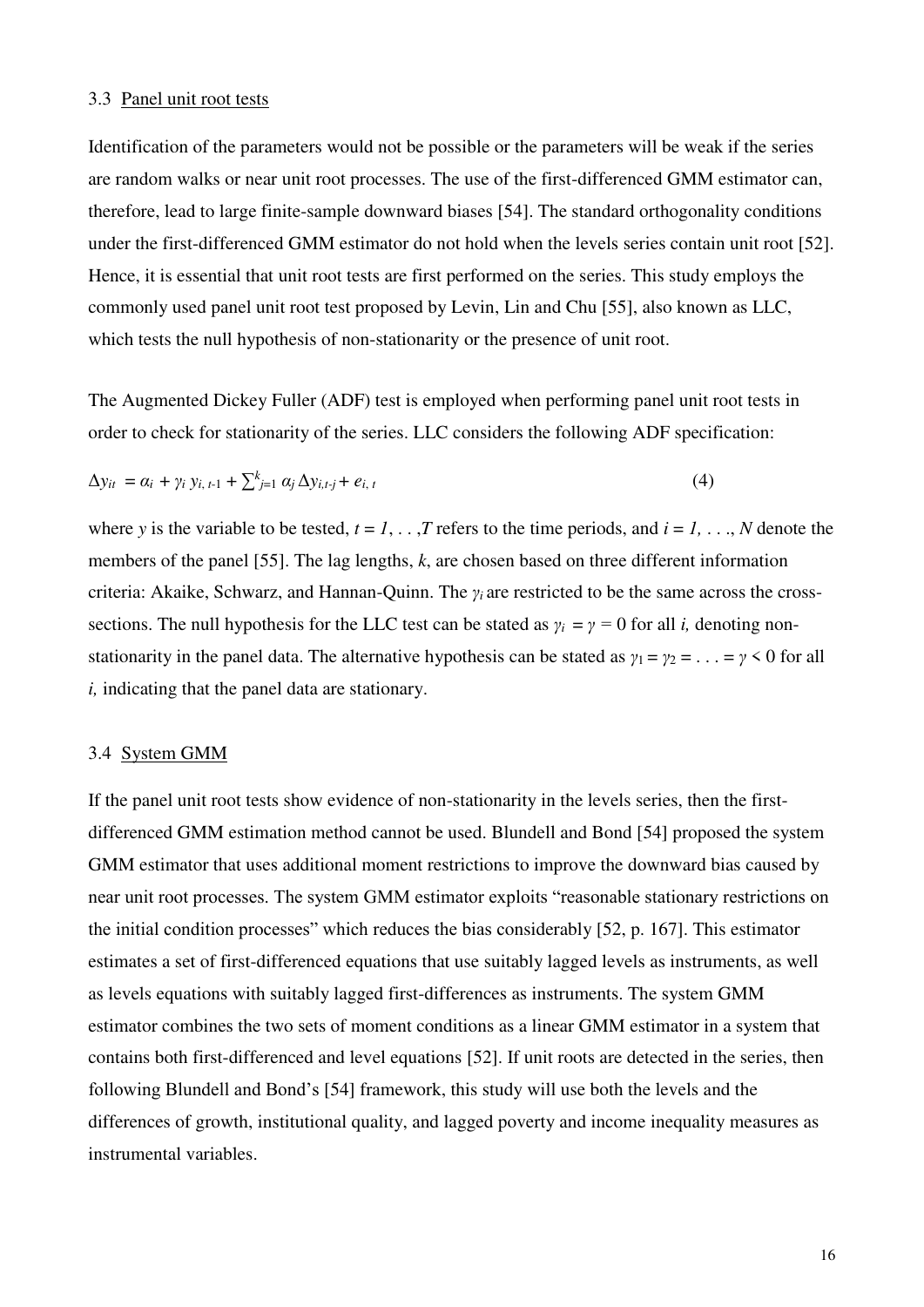Two specification tests have been suggested by Arellano and Bond [53], and Arellano and Bover [56] to test the validity of the lagged variables as instruments in the regression. The Sargan test of over-identifying restrictions analyzes the sample analog of the moment conditions used in order to test the overall validity of the instruments [15]. This test is very useful in ascertaining whether the instruments chosen are independent of the error term [57]. Failure to reject the null hypothesis indicates that the instruments are not correlated with the error term and, therefore, instrumental variable estimates based on the selected instruments are valid [57]. The second specification test examines whether the differenced error term is first- or second-order serially correlated. In general, the presence of first-order serial correlation is quite likely, even in cases where the error term in levels is uncorrelated, "unless the latter follows a random walk" [15, p. 458]. The failure to reject the null hypothesis of no second-order serial correlation suggests that the error term in levels (the original error term) is serially uncorrelated and that the GMM estimator would be consistent.

#### 4. Results and Discussion

#### 4.1 Panel unit root test

Table 3 presents the results of the LLC panel unit root tests. The series are tested with an individual intercept, and with and without a trend. The tests are also based on three different information criteria: Akaike, Schwarz, and Hannan-Quinn, but only the results based on the Akaike information are presented in Table 3 since all three information criteria gave similar results. For most variables, the null hypothesis of non-stationarity cannot be rejected when the series are in levels, but the null hypothesis of non-stationarity is rejected when the series are first-differenced. Specifically, log differenced GDP, log headcount index, log poverty gap index, log Watts index, log Gini, the corruption index, and the democratic accountability index are consistently *I* (0) or *I* (1) whether or not a trend is included. Log squared poverty gap index, and the overall institutional quality, government stability, law and order, and bureaucratic quality indices are either *I* (0) or *I* (1) depending on whether the trend is included. These results suggest that all the series are either *I* (0) or *I* (1) variables and the conclusion remains the same for all three information criteria.

Since not all the variables are stationary in the levels equations, the first-differenced GMM estimator would not be efficient [52]. First-differenced GMM estimation uses lagged levels as instruments for the first-differenced equations. However, non-stationarity in the levels equations makes lagged levels unsuitable as instruments to be used, since the lagged levels are weakly correlated with subsequent first-differences [52] and can result in large finite-sample downward biases [54]. Hence, the system GMM estimation method is used in the present study. This method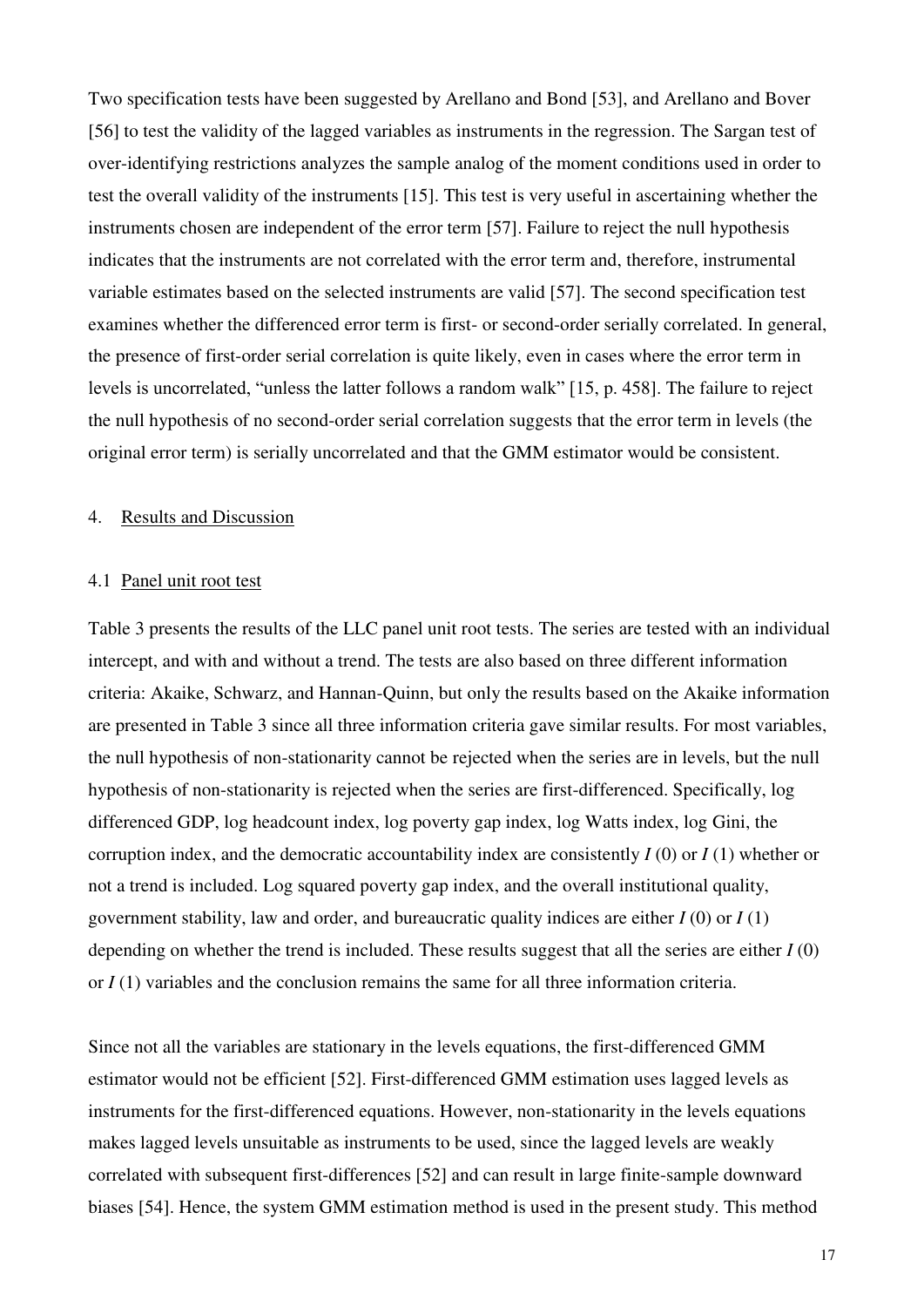employs first-differenced instruments, which are stationary.

|                                    | Akaike Information Criterion |                |                                   |                |  |  |  |
|------------------------------------|------------------------------|----------------|-----------------------------------|----------------|--|--|--|
| Series                             | With Individual Intercept    |                | With Individual Intercept & Trend |                |  |  |  |
|                                    | Level                        | First          | Level                             | First          |  |  |  |
|                                    |                              | Difference     |                                   | Difference     |  |  |  |
| Log differenced GDP                | $-7.74(3)$ ***               |                | $-7.49(2)$ ***                    |                |  |  |  |
| Log Headcount index (\$1.25 a day) | $-0.21(3)$                   | $-3.27(2)$ *** | $-0.82(2)$                        | $-3.13(2)$ *** |  |  |  |
| Log Poverty gap index              | $-0.98(3)$                   | $-3.08(2)$ *** | $-0.85(2)$                        | $-3.14(2)$ *** |  |  |  |
| Log Squared Poverty gap index      | $-1.22(3)$                   | $-2.84(2)$ *** | $-2.05(2)$ **                     |                |  |  |  |
| Log Watts index                    | $-1.35(3)^{*}$               |                | $-1.29(2)^*$                      |                |  |  |  |
| Log Gini                           | $-2.27(3)$ **                |                | $-1.32(2)^*$                      |                |  |  |  |
| <b>Institutional Quality</b>       | $-3.75(3)$ ***               |                | 0.70(2)                           | $-5.47(2)$ *** |  |  |  |
| Government stability               | $-2.78(3)$ ***               |                | $-0.69(2)$                        | $-8.05(2)$ *** |  |  |  |
| Corruption                         | $-1.01(3)$                   | $-6.72(2)$ *** | $-0.62(2)$                        | $-4.07(2)$ *** |  |  |  |
| Law & Order                        | $-4.88(3)$ ***               |                | $-0.18(2)$                        | $-5.44(2)$ *** |  |  |  |
| Democratic Accountability          | $-4.02(3)$ ***               |                | $-1.52(2)^*$                      |                |  |  |  |
| <b>Bureaucratic Quality</b>        | $-1.55(3)^*$                 |                | $-0.99(2)$                        | $-6.41(2)$ *** |  |  |  |

Table 3: LLC unit root tests (Akaike Information Criteria)

Note: \*\*\*, \*\*, and \* indicates significance at 1%, 5%, and 10% respectively. The figures shown above represent the tstatistics from ADF-tests results and the bracketed figure represents the maximum lag length for each cross-section based on the Schwarz and Hannan-Quinn information criteria.

Source: Authors' calculations based on data from PovcalNet, World Bank and International Country Risk Guide (ICRG) dataset, The Political Risk Services Group.

# 4.2 Poverty, growth, and institutions

Table 4 presents the results of the system GMM estimation for Equation 1 (Section 3) that measures the effect of economic growth and institutional quality on poverty, and the results of the Sargan test and the test for serial correlation. Table 4 also shows the results for the validity of GDP per capita growth and the five institutional measures as instruments. The p-values of the Sargan test lie within the range of around 0.5 and 0.85, indicating that there is insufficient evidence to reject the null hypothesis of valid instruments. Based on the results of the test for serial correlation, the null hypothesis that the error term in first differences exhibits no first-order serial correlation can be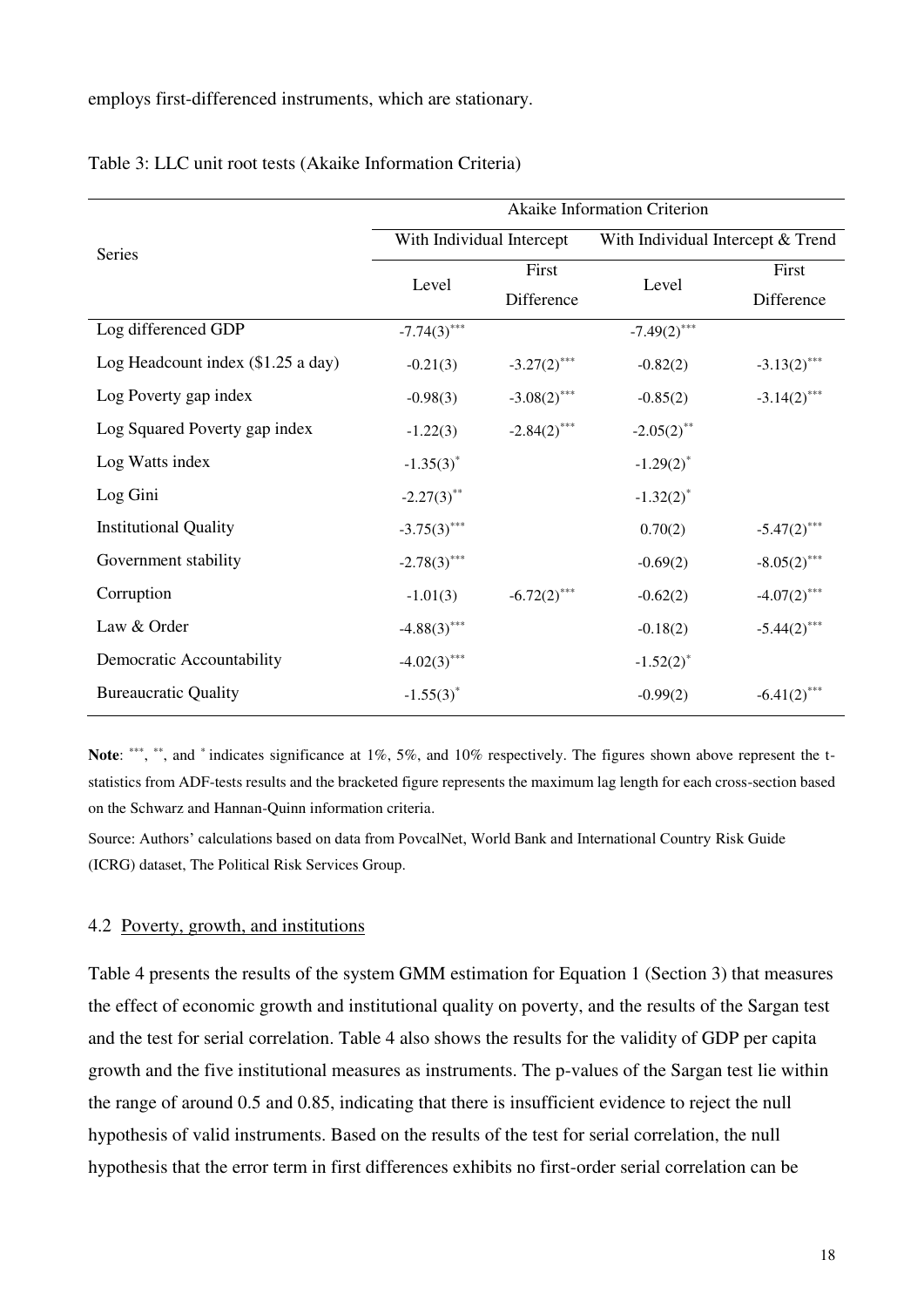| Dependent<br>Variable: | Institutional | Government  | Corruption  | Law $\&$    | Democratic     | <b>Bureaucratic</b> |  |
|------------------------|---------------|-------------|-------------|-------------|----------------|---------------------|--|
| Headcount Index        | Quality       | Stability   |             | Order       | Accountability | Quality             |  |
| GDP growth             | $-17.335***$  | $-9.863***$ | $-5.900***$ | $-5.729***$ | $-2.876$       | 9.080               |  |
|                        | $(-2.34)$     | $(-3.53)$   | $(-7.22)$   | $(-3.30)$   | $(-0.87)$      | (1.19)              |  |
| Institutional factors  | $-0.774**$    | $-0.088***$ | $0.185***$  | $-0.214***$ | $0.351***$     | $3.416***$          |  |
|                        | $(-2.51)$     | $(-3.66)$   | (5.09)      | $(-3.37)$   | (2.39)         | (3.64)              |  |
| Sargan (p-value)       | 0.788         | 0.622       | 0.554       | 0.606       | 0.840          | 0.812               |  |
| $M1$ (p-value)         | 0.089         | 0.044       | 0.088       | 0.070       | 0.046          | 0.028               |  |
| $M2$ (p-value)         | 0.108         | 0.115       | 0.372       | 0.334       | 0.385          | 0.543               |  |

Table 4: System GMM estimation results – Headcount index (measure of poverty)

Note: \*, \*\*, and \*\*\* denote significance at 10%, 5%, and 1% respectively. The *M*1 and *M2* test the null of no first-order and no second-order serial correlation in first-differenced residuals.

Source: Authors' calculations based on data from PovcalNet, World Bank and International Country Risk Guide (ICRG) dataset, The Political Risk Services Group.

rejected. However, the null hypothesis that there is no second-order serial correlation cannot be rejected. This result indicates that there is no second-order serial correlation in the error term of the first-differenced equations, and that the GMM estimator would be consistent.

According to the results of the system GMM estimation for Equation 1, there appears to be a negative and statistically significant relationship between GDP per capita growth and poverty. In other words, economic growth may lead to poverty reduction. This finding is consistent with the studies of Adams Jr. [1], Dollar and Kraay [3], and Kraay [4] which concluded that economic growth is beneficial to the poor. Based on the coefficient estimates for GDP per capita growth (with institutional quality measured by the five different measures), the growth elasticity of poverty is estimated to be around -4.207 and -6.094 (using the headcount index as the measure of poverty). Stated differently and holding all else constant, when growth in GDP per capita increases by 10 per cent, poverty is expected to decrease by 42.1 per cent to 60.9 per cent, on average. Adams Jr. [1] reported a lower elasticity of around -2.27. However, his value was based on data from developing countries from several regions and, therefore, is an average elasticity for the world (excluding Eastern Europe and Central Asia), while the elasticity of poverty obtained in the current study is an average elasticity for the East and South Asian region. Furthermore, the range of -4.21 and -6.09 is consistent with the findings of Bhalla [26], who claimed that the elasticity was around -5.0 for developing countries. System GMM estimations of Equation 1, using different poverty measures as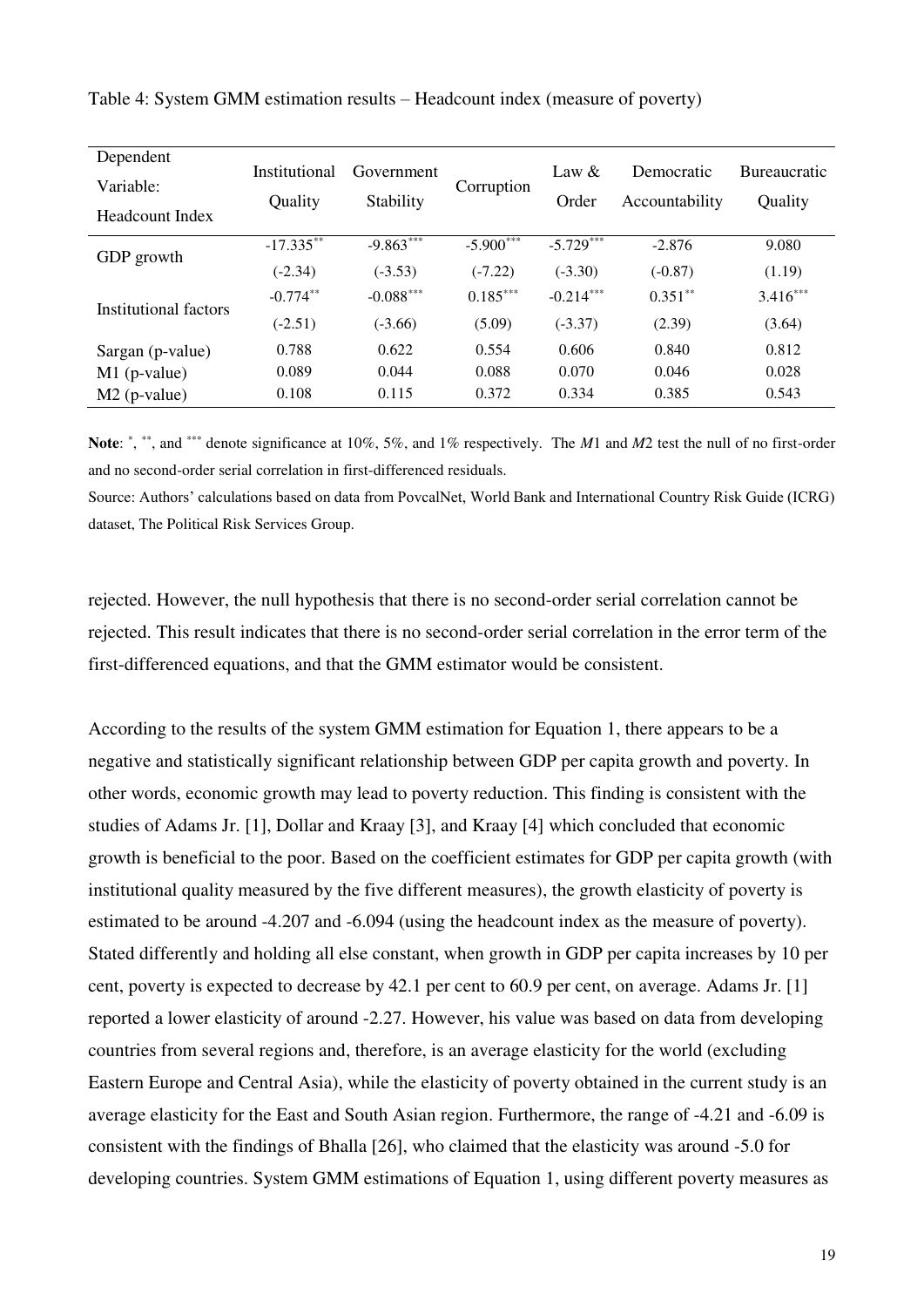the dependent variable (poverty gap index, squared poverty gap index, and Watts index), still reveal that growth does in fact reduce poverty (refer to Appendix 1). When the poverty measure becomes more bottom-sensitive, the elasticity of poverty reduction increases. These findings are consistent with the results of Adams Jr. [23, 1], Dollar and Kraay [3], and Kraay [4].

As mentioned in Section 1.1, China accounted for 85 per cent of the reduction in poverty witnessed in East Asia over the period 1990 to 2005. In order to ascertain whether the value of elasticity obtained was driven by the high rate of reduction in poverty in China, Equation 1 is estimated again after excluding China from the data. The results still show a similar growth in the elasticity of poverty. An examination of the raw data for the headcount index shows that Indonesia and Thailand have also reduced poverty significantly over the period 1985 to 2009.

According to past research, poor institutional quality, as measured by high levels of corruption, weak judicial systems, and poor bureaucratic quality, tends to worsen the poverty situation [14, 16]. For example, poor bureaucratic quality reduces the efficiency and the speed of allocation of government resources to the poor [14]. Consistent with past literature, the results of the system GMM estimation of Equation 1 using the overall institutional quality measure show that improvements in institutional quality are associated with reductions in poverty levels. However, when institutional quality is further simplified into the five different measures, the system GMM estimation gives mixed results regarding the effect of institutions on poverty. The results reveal that improvements in government stability and law and order will reduce poverty and the findings remain the same regardless of which poverty measure is used (refer to Appendix 1). Hence, only the results for these two institutional measures attest to findings of previous research.

It is possible for improvements in government stability and law and order to reduce poverty. According to the ADB [58], achieving high political stability is essential for creating an enabling environment for economic growth. Political stability is one of the most important factors that determine whether a country is profitable and less risky to invest in. Investors need to be assured that government policies will be continued, they should have confidence in the ability of the government to operate effectively, and should be induced to take risks [58]. Both domestic and foreign investment can be deterred by the threat of political upheaval and of a new regime that could impose penalizing taxes or expropriate capital assets [59]; hence, political instability may discourage both domestic and foreign investment, which in turn could prevent more rapid economic growth and exacerbate poverty [59].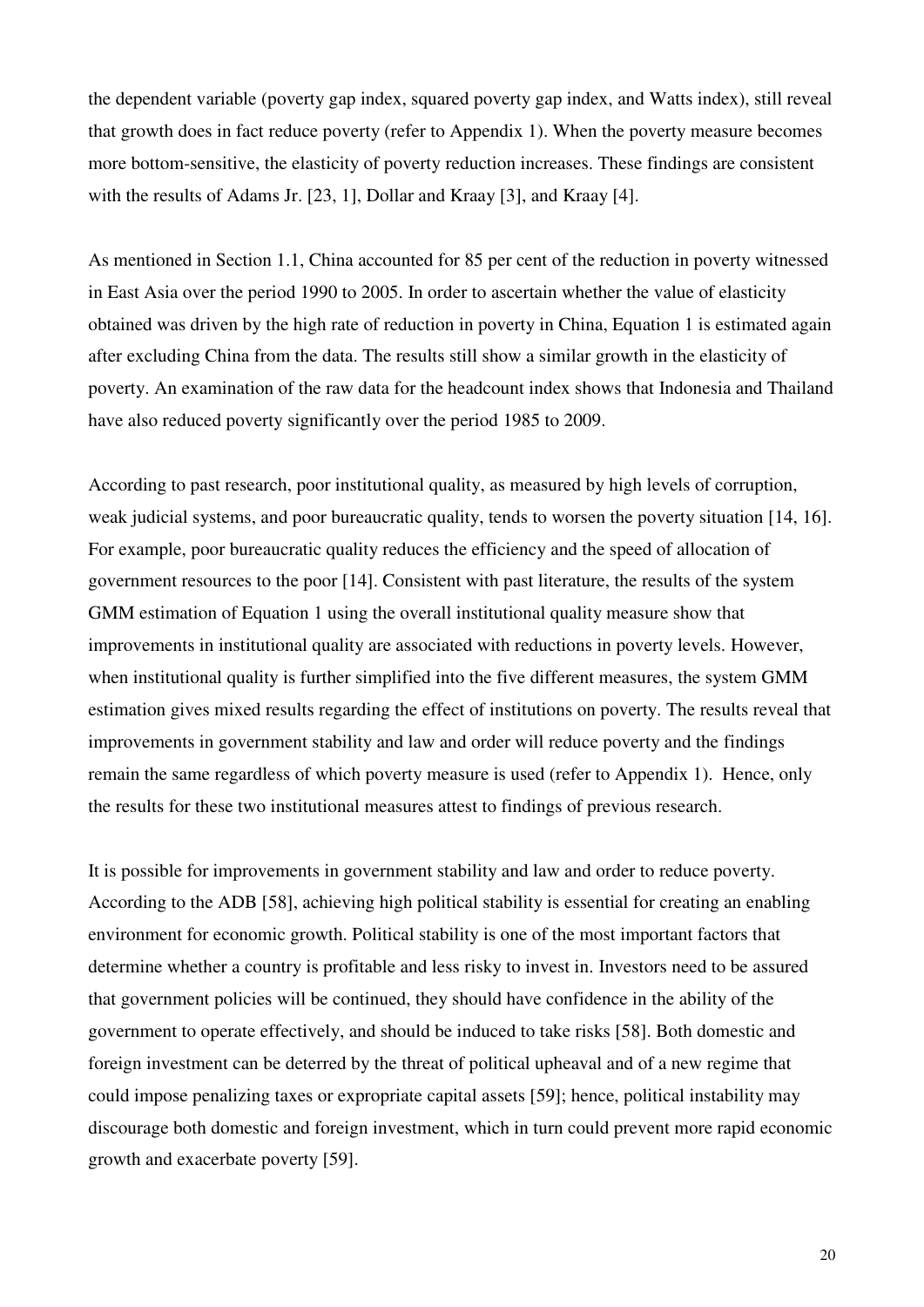Improvements in access to justice can directly increase the incomes of the poor by protecting them from income shocks, and helping them to assert land rights as well as secure inheritance and property rights. It has been noted that non-adherence to rule of law has been a significant impediment to sustainable poverty reduction in Indonesia [60]. National surveys also indicate that in Indonesia, the poor, particularly the women, are hesitant to take action to address legal disputes when they arise. The poor tend to be intimidated by proceedings of formal institutions or encounter linguistic difficulties. Hence, their legal problems may remain unresolved, often resulting in heavy financial losses. According to the World Bank [60], improving access to justice can also strengthen those government mechanisms that are responsible for the delivery of social services to the poor. In contrast, Chong and Caldéron [14] observed that law and order was insignificant in explaining poverty reduction, and concluded that improvements in laws may have little impact on the poor.

Based on the results of the system GMM estimation of Equation 1, it is interesting to find that a reduction in the level of corruption, improvements in democratic accountability, and bureaucratic quality may actually increase poverty. These three institutional variables have a positive and statistically significant relationship with poverty, implying that improvements in these measures tend to worsen poverty levels. Even after replacing the headcount index with the three different poverty indices, corruption, democratic accountability, and bureaucratic quality still have a positive relationship with poverty (refer to Appendix 1). This finding can be attributed to the results obtained from estimating the effect of improvements in institutional quality on income inequality, which is explained in the next sub-section (Section 4.3).

Corruption may not necessarily be harmful for all developing countries. For instance, while several Asian countries such as China and Thailand have high corruption levels, they have experienced outstanding growth rates. Gyimah-Brempong and de Camacho [44] concluded that the effect of corruption on growth and the income distribution may be different according to the region examined. In fact, Wederman [61] argued that the 'developmental' type of corruption found typically in East Asia is less detrimental to growth and poverty, compared to the 'degenerative' type witnessed in Africa, Latin America, and the Caribbean. When public officials use their positions to loot treasury or extort private property, it is referred to as degenerative corruption, while if they provide resources and protect the private industry in return for a share of the profits of political activities, this is known as developmental corruption. In the latter case, the size of the payment the public official receives depends on the size and growth of the profits of the private sector. Therefore, public officials would ensure that policies that enhance economic growth are implemented. On the other hand, degenerative corruption found in Africa degrades the security of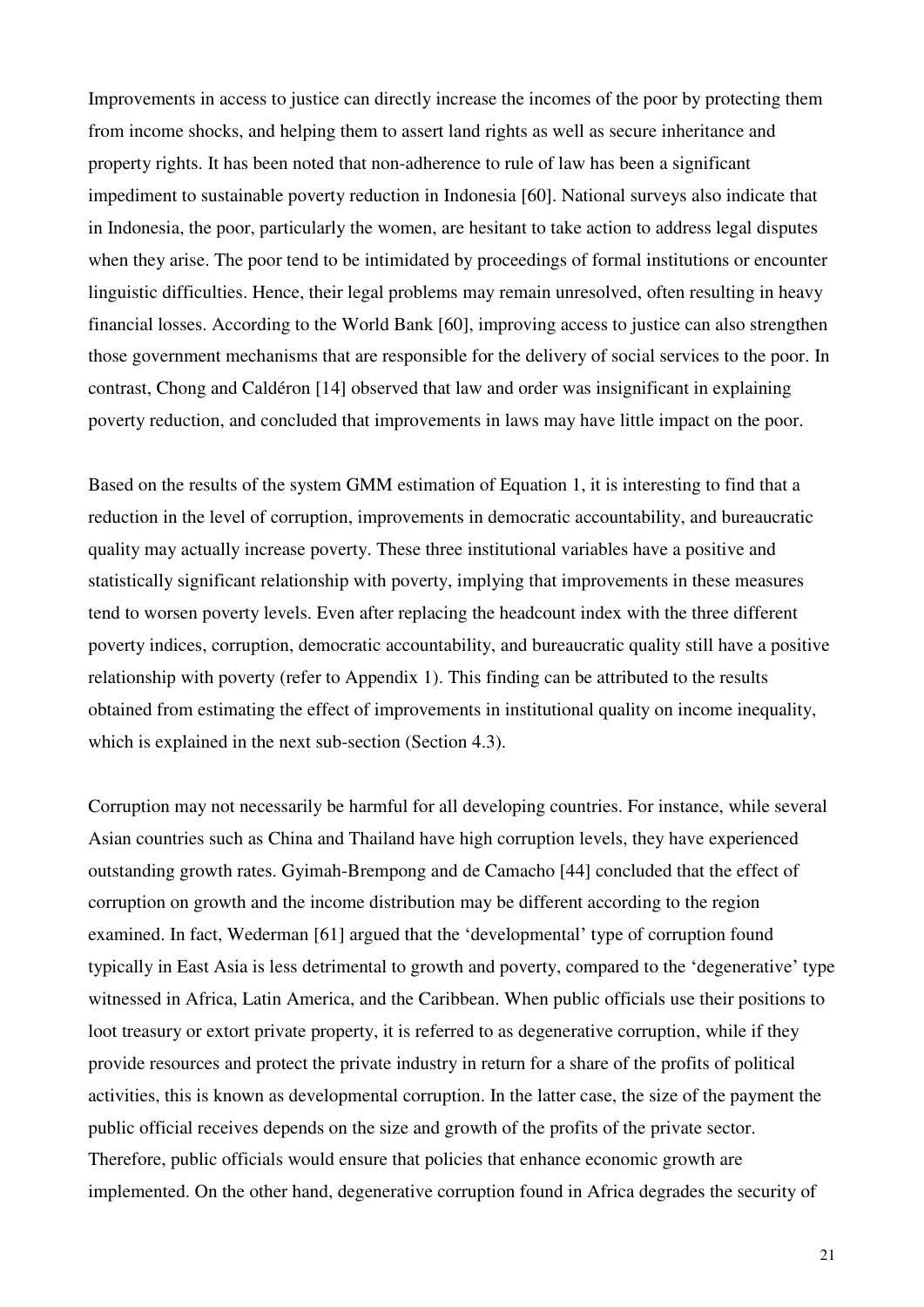property rights, leading to capital flight, capital consumption, and eventually, stagnation of the economy [61].

The coefficient estimates of the institutional variables suggest that a one point increase in the indices for government stability and law and order will reduce poverty by around 8.43 per cent and 19.24 per cent, respectively. On the other hand, a one point increase in the corruption index (which signifies a reduction in the level of corruption) and democratic accountability index increases poverty by 20.3 per cent and 42.12 per cent, respectively. The coefficient estimate for the bureaucratic quality index is extremely high. As mentioned in Section 3.1, the bureaucratic quality index measures the strength and expertise of a bureaucracy to rule without having to make drastic changes to policy or having to interrupt government services [62]. A one point increase in the index is expected to increase poverty by more than 100 per cent, holding all else constant. However, an examination of the raw data for the bureaucratic quality index revealed that the index remains relatively unchanged for almost all Asian countries in the model, even when considered over a long time period. The fact that it remains relatively constant implies that it may be hard for countries to observe an improvement in their bureaucratic quality index and, even if the indices do improve, the effect on poverty would be tremendous. It is possible that a change in the bureaucratic quality index implies a shock to the system.

# 4.3 Inequality, growth and institutions

| Dependent Variable:<br>Gini Index | Institutional<br>Quality | Government<br>Stability | Corruption | Law $\&$<br>Order | Democratic<br>Accountabilit<br>y | <b>Bureaucrati</b><br>c Quality |
|-----------------------------------|--------------------------|-------------------------|------------|-------------------|----------------------------------|---------------------------------|
|                                   |                          |                         |            |                   |                                  |                                 |
| GDP growth                        | 1.532                    | $-0.042$                | 0.084      | $-1.366$          | 0.077                            | 2.084                           |
|                                   | (0.49)                   | $(-0.04)$               | (0.15)     | $(-0.97)$         | (0.22)                           | (1.32)                          |
| Institutional factors             | 0.080                    | 0.007                   | $0.062*$   | $-0.008$          | $0.058***$                       | $0.305***$                      |
|                                   | (0.70)                   | (0.66)                  | (1.86)     | $(-0.227)$        | (4.32)                           | (2.70)                          |
| Sargan (p-value)                  | 0.668                    | 0.758                   | 0.867      | 0.513             | 0.875                            | 0.583                           |
| $M1$ (p-value)                    | 0.006                    | 0.005                   | 0.087      | 0.057             | 0.071                            | 0.027                           |
| $M2$ (p-value)                    | 0.106                    | 0.803                   | 0.558      | 0.511             | 0.256                            | 0.215                           |

Table 5: System GMM estimation results – Gini index (measure of income inequality)

Note: <sup>\*</sup>, \*\*, and \*\*\* denote significance at 10%, 5%, and 1% respectively. The *M*1 and *M*2 test the null of no first-order and no second-order serial correlation in first-differenced residuals.

Source: Authors' calculations based on data from PovcalNet, World Bank and International Country Risk Guide (ICRG) dataset, The Political Risk Services Group.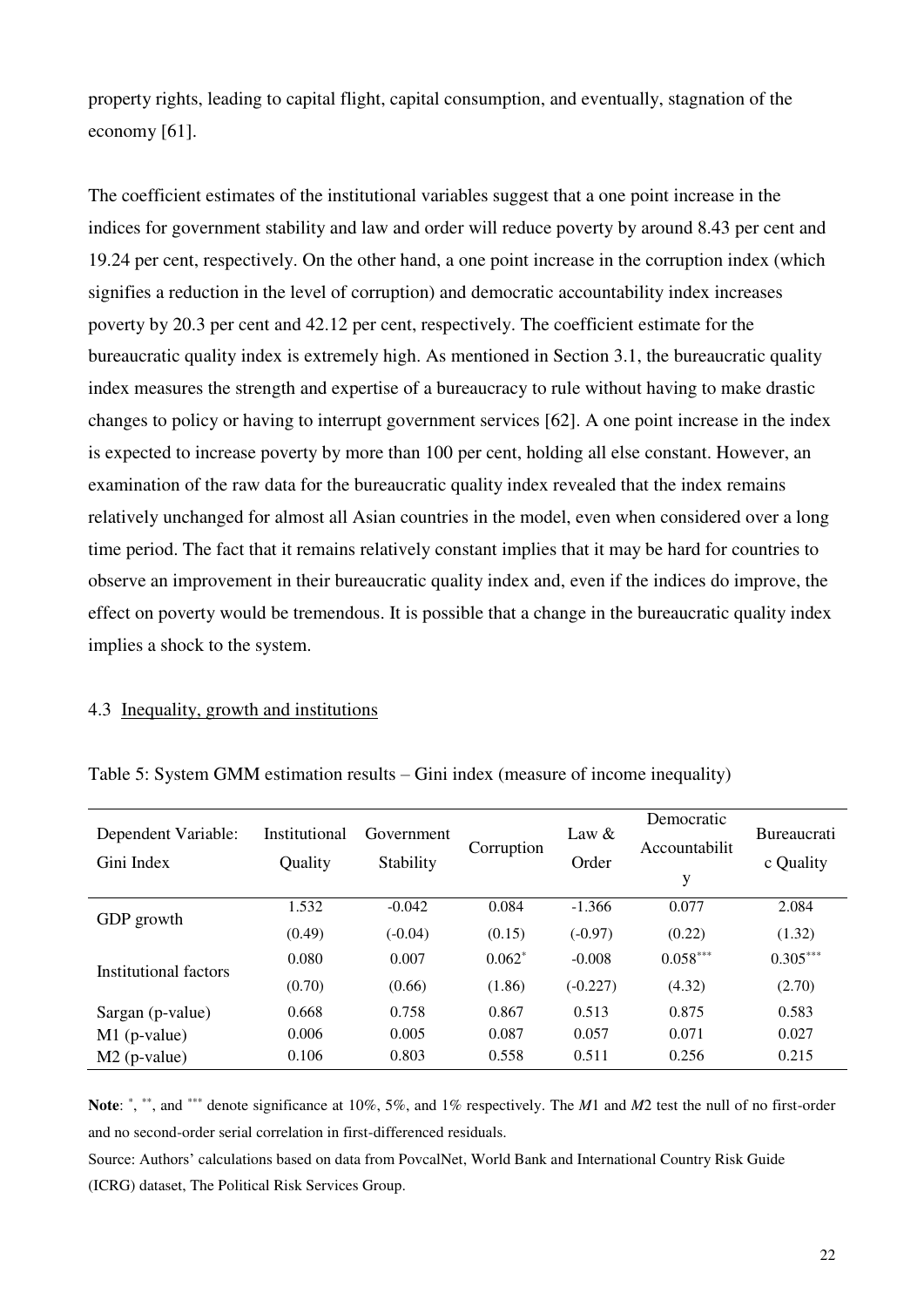The results of the system GMM estimation for Equation 2 (Section 3) that measures the effect of economic growth and institutional quality on income inequality, as well as the results for the Sargan test and the test for serial correlation, are displayed in Table 5. The p-values of the Sargan test lie within the range of around 0.51 and 0.88, indicating that there is insufficient evidence to reject the null hypothesis of valid instruments. Here again, the null hypothesis of no first order serial correlation can be rejected, but the null of no second order serial correlation cannot be rejected. Therefore, there appears to be no second order serial correlation in the error term of the firstdifferenced equations, suggesting that the GMM estimator would be consistent.

It appears that economic growth does not have an impact on the income distribution since all the coefficient estimates of GDP growth are insignificant (Table 5). This result does not lend support to the Kuznets [7] hypothesis, as well as subsequent studies that have found a positive relationship between growth and income inequality. On the other hand, the absence of a systematic relationship between growth and income inequality corroborates the key findings of Adams Jr. [23, 1], Deininger and Squire [40], and Dollar and Kraay [3]. The finding that growth does not have an impact on the income distribution can be linked to the previous finding that economic growth reduces poverty. Dollar and Kraay [3] revealed that the incomes of the poor tend to rise equiproportionately to growth in average incomes. In other words, they concluded that there was no evidence of a systematic relationship between average incomes and the share of income of the poor (defined as the poorest fifth of the income distribution). Therefore, if economic growth leaves the income distribution unchanged, rising incomes associated with growth would in general improve the poverty situation. For instance, labor-intensive economic growth could provide more jobs, allowing more people to "work themselves out of poverty" [23, p. 20].

The inequality-institutions estimations also give mixed results. While overall institutional quality, government stability, and law and order appear to be insignificant in explaining income inequality, there appears to be a positive and statistically significant relationship between the Gini index and corruption, democratic accountability, and bureaucratic quality. In other words, an improvement in the quality of these three institutional measures tends to worsen the income distribution. These results partly correspond to the mixed findings observed in previous empirical studies on institutions and income inequality. Chong and Gradstein [15], Gyimah-Brempong [43], and Gyimah-Brempong and de Camacho [44] concluded that improvements in institutional quality were associated with falling income inequality. However, Andres and Ramlogan-Dobson [21], Chong and Caldéron [14], and Li et al. [45] claimed that there could be a trade-off between such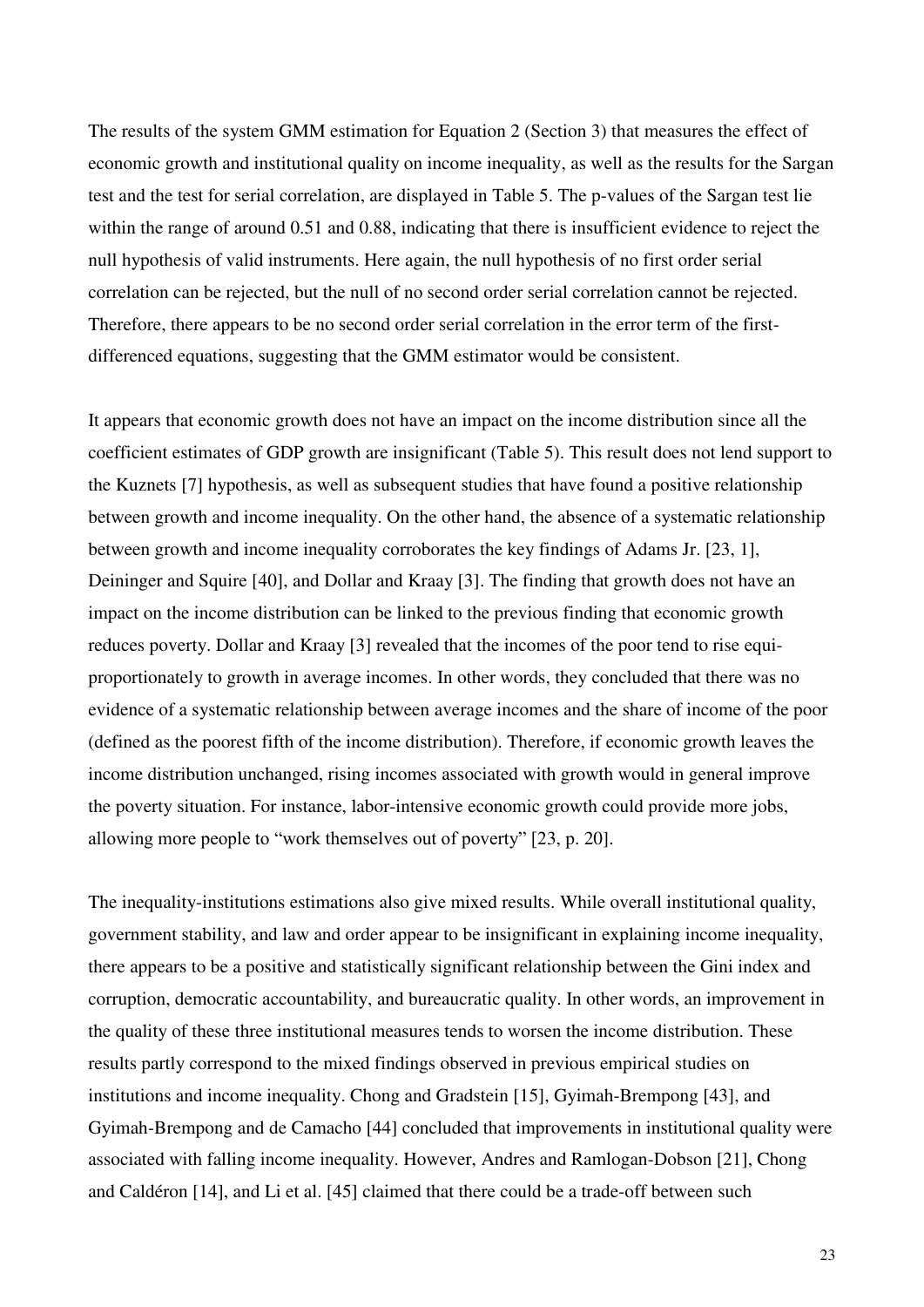improvements and income inequality in developing countries. System GMM estimation revealed that improvements in the levels of corruption, democratic accountability, and bureaucratic quality could lead to higher poverty levels (Section 4.2). A possible explanation for the increase in poverty levels when the levels of corruption, democratic accountability, and bureaucratic quality are improved is that improvements in these measures lead to greater income inequality, thereby exacerbating the poverty situation.

Chong and Caldéron [19] examined the relationship among five alternative measures of institutions (repudiation of contracts, expropriation risk, corruption in government, law and order, and bureaucratic quality) and the Gini index. They observed an inverted-U shaped relationship for a crosssection of countries from Latin America, East Asia, Africa, and the OECD. Based on their findings, they concluded that for developing countries, improvements in the quality of institutions may be associated with rising income inequality, while for developed countries, such improvements may be accompanied by falling income inequality. Their argument was based on the premise that institutional reform in developing countries may impose high transaction costs on people in the informal or underground sector whose members are not only poor, but also represent a larger proportion of the population.

The informal economy refers to all economic activities that are not covered or are insufficiently covered by formal arrangements, and has been growing steadily in developing countries in the past few decades [62]. Table 6 depicts the share of informal workforce in non-agricultural and urban employment in Africa, Latin America and Caribbean, and Asia. It can be seen that a larger share of the population is employed in the informal sector in Asia (85%) compared to the other two regions. Furthermore, in Asia, the contribution of the informal sector to GDP is 41%, compared to 29% in Latin America [62]. Based on their empirical findings, Dobson and Ramlogan-Dobson [63] concluded that in countries where the informal sector accounted for more than one-fifth of GDP, lower corruption could do little to reduce inequality.

Table 6: Share of informal workers employed in 2000

| Informal workforce as share of: | Africa | Latin America and Caribbean | Asia        |
|---------------------------------|--------|-----------------------------|-------------|
| Non-agricultural employment     | 78%    | 57%                         | $45 - 85\%$ |
| Urban employment                | 61%    | 40%                         | $40 - 60\%$ |

Source: K. F. Becker, The informal economy (2004), Retrieved from Swedish International Development Cooperation Agency:<http://rru.worldbank.org/Documents/PapersLinks/Sida.pdf>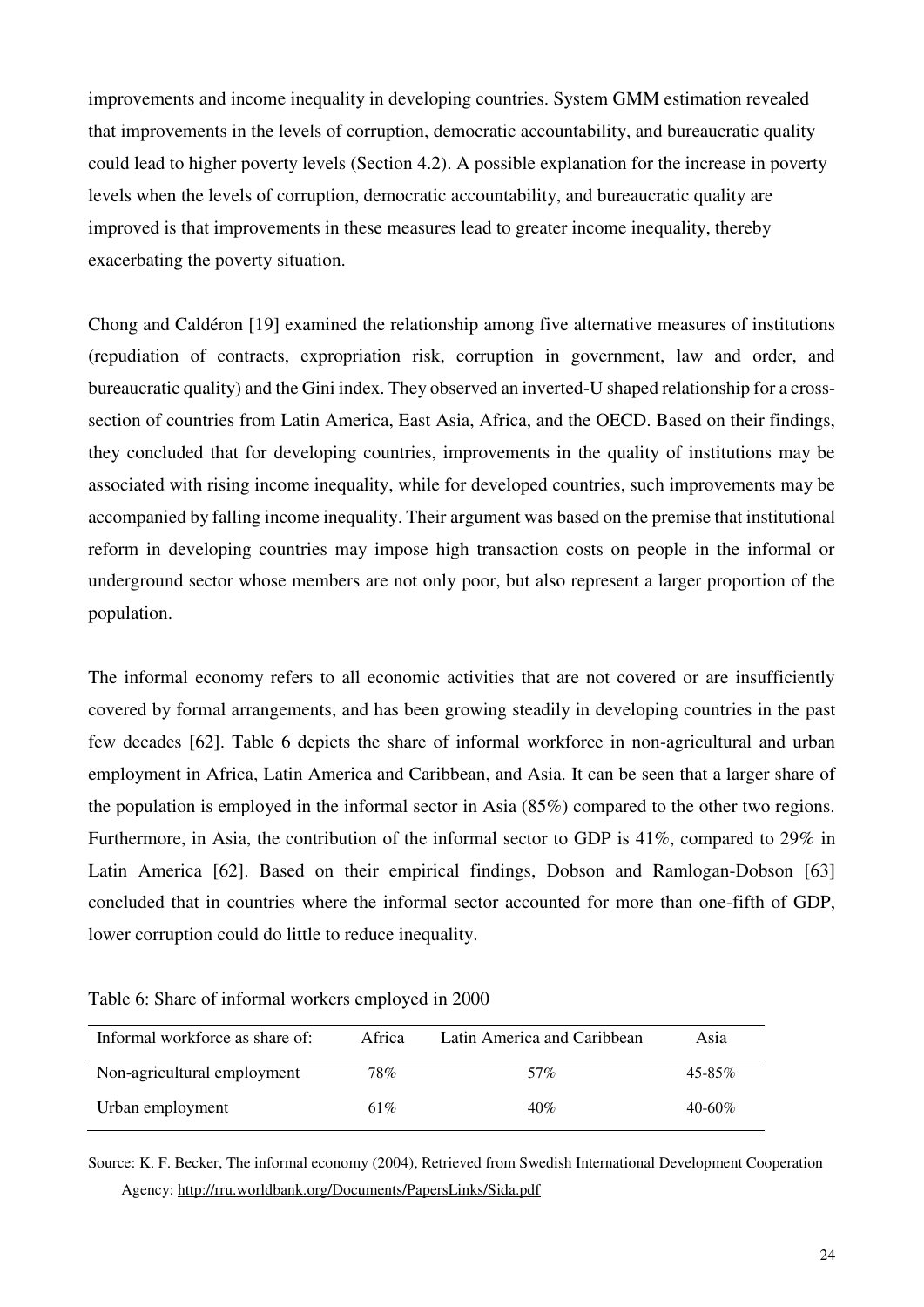According to Chong and Caldéron [19], institutional reform may involve substantial reductions in the level of red tape and corruption, improvements in tax collection, and additional and more effective training programs for bureaucrats. Initially, such reforms will generate high additional costs on the poor in the informal sector and threaten the very system in which the informal economy operates. Previous mechanisms that made the system in the informal economy work will then no longer be useful and new formal mechanisms will need to be learnt for the survival of the poor, while at the same time such institutional reforms benefit those in the formal sector. Hence, institutional reform may result in higher income inequality in the economy. Notwithstanding, better institutions will eventually improve the efficiency and the effectiveness of public service delivery, leading to lower income inequality [19, 14]. Developing countries that are assumed to be at the early stages of institutional reform may therefore experience an increase in income inequality as the quality of institutions is improved. Dobson and Ramlogan-Dobson [63] provided a similar explanation for the observed trade-off between inequality and corruption in Latin America. The authors claimed that corruption-reducing policies may impose labor market as well as other regulations that would have an adverse effect on employment and welfare of the informal sector.

The theory advanced by Bourguignon and Verdier [64] may also help to explain the results of Chong and Caldéron [19], as well as the positive relationships between corruption, democratic accountability, bureaucratic quality, and income inequality observed in the present study. Bourguignon and Verdier [64] examined the link between political influence (democracy) and the distribution of income. They assumed that the economy could be divided into two groups – a rich, educated, and politically active ruling minority, and a poor, uneducated, and politically inactive majority. According to their model, while public decisions are based on majority vote, only the educated minority is allowed to vote. Therefore, as a country is initially run by the educated and politically active people, inequality will increase. In order to achieve higher growth, the education of the less educated and politically inactive majority is subsidized. As a result of subsidization, the ruling minority benefit from a positive education externality. At the same time, however, the rich lose some political control and income as the newly educated individuals are now able to vote and redistribute resources to the poor. Hence, as redistribution policies grow in number, inequality will eventually fall.

Andres and Ramlogan-Dobson [21, p. 972] also argued that corruption may be perceived as "a price worth paying for lower inequality". The authors explained that although the provision of some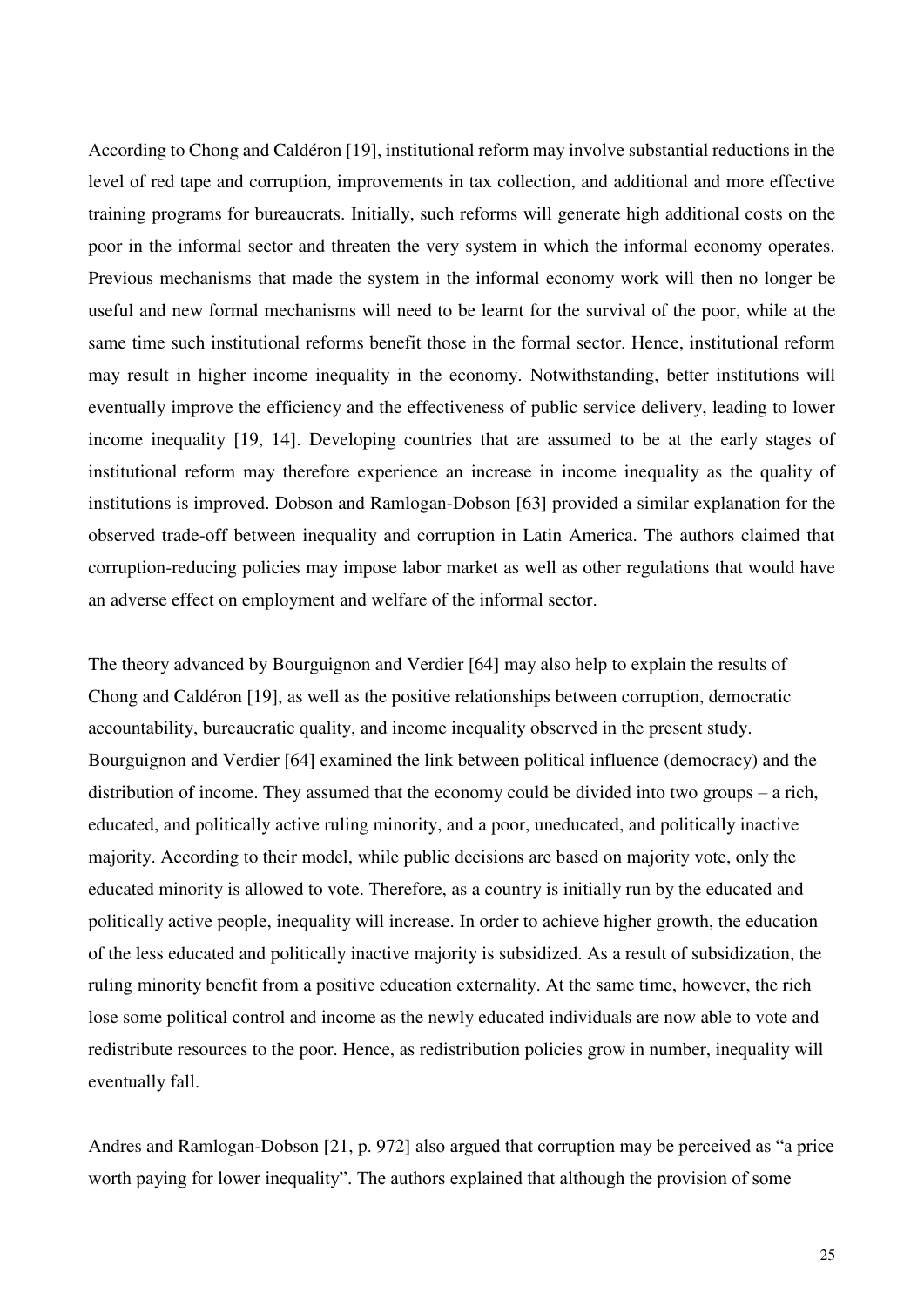government projects may foster corruption, they would nevertheless help improve the welfare of the very poor. Additionally, even well-intentioned policy makers could hesitate to eliminate corrupt programmes as they may be the only means of improving the conditions of the poor [21].

Based on the coefficient estimates and holding all else constant, a one point increase in the corruption index and democratic accountability index raises the Gini index by 1.06 percentage points, on average. This value is similar to the result of Gyimah-Brempong [43], who found that when corruption increased by one point, the Gini index increased by around 1.54 points. An increase in the bureaucratic quality index by one unit increases the Gini index by 1.36 percentage points.

# 5. Concluding remarks and policy recommendations

Using data from nine developing countries in East and South Asia for the period 1985 to 2009, the present study examines the effect of economic growth and institutional quality on poverty and income inequality. The research questions of the study are as follows: To what extent has economic growth led to a reduction in poverty in East and South Asia? Does economic growth lead to higher income inequality? Has the level of institutional quality had an influence on poverty reduction? What is the effect of institutions on inequality?

The results of the system GMM estimation indicate that growth leaves the income distribution unchanged. Therefore, it is quite likely that growth will be accompanied by a reduction in poverty levels. Although previous studies have also observed that growth is effective in reducing poverty, it is important to emphasize this finding in light of recent debates on the issue and the mixed results reported in the literature. Despite the examination of the growth-poverty relationship in past studies, these previous studies use data from several countries across regions; hence, their elasticities apply to all countries globally. The present study, however, examines the elasticity of poverty reduction for the Asian region specifically and estimates it to be around -4.21 and -6.09, which is quite high compared to previous global estimates.

Therefore, this study also reveals that poverty can reduce considerably with economic growth in the Asian region compared to other regions. As a result, pro-growth policies should be central to poverty-reduction strategies in East and South Asia. Policies such as openness to international trade, financial development, and macroeconomic stability have been found to leave the income distribution unchanged, and would therefore contribute to poverty reduction [3, 65]. Dollar and Kraay [3, 65] concluded that such policies create a favorable environment for poor households, as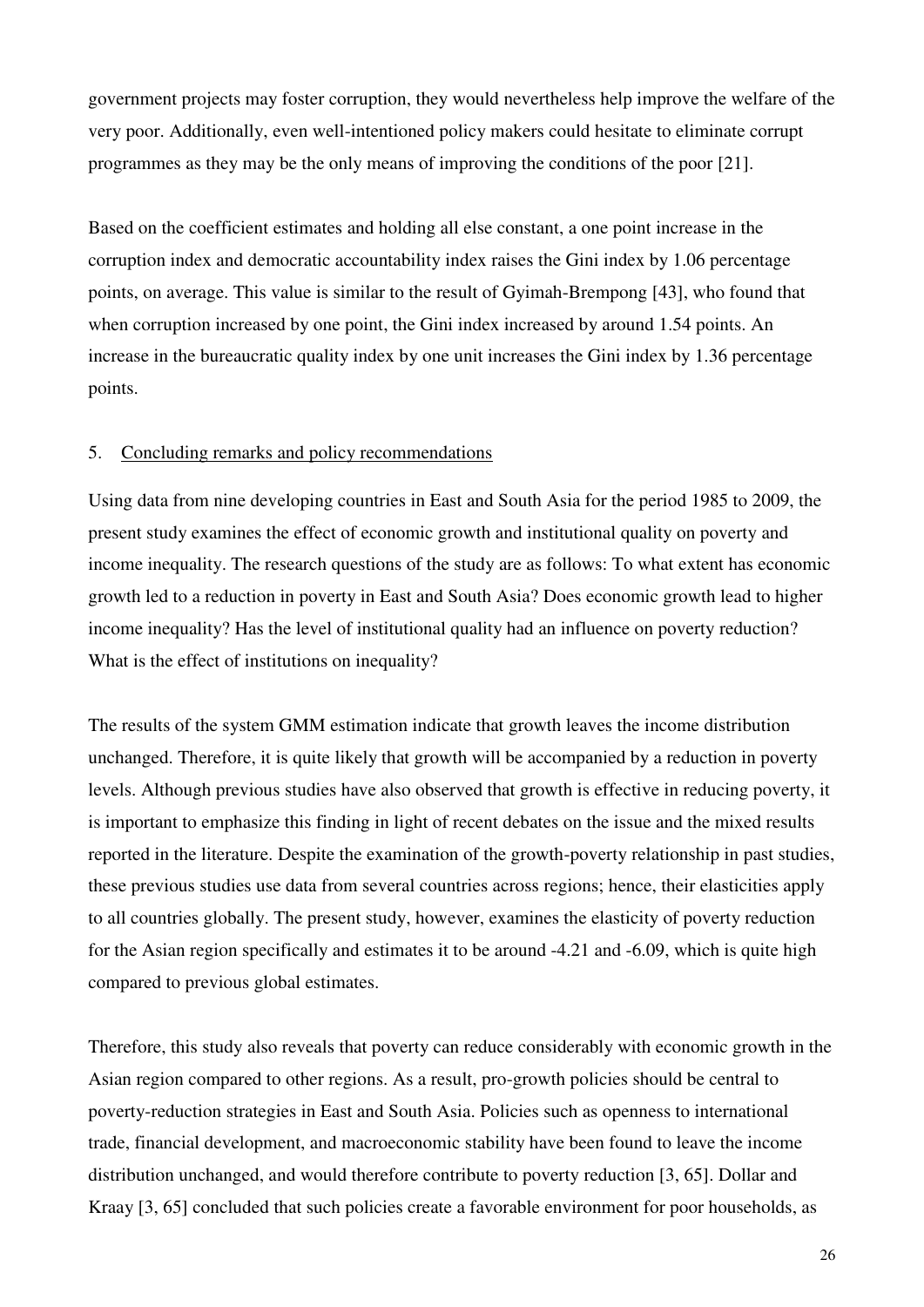well as others, to increase their production and income. For example, greater trade openness can increase average incomes that translate into economic growth in the medium term and, in the long run, this can lead to higher productivity and more rapid growth [66].

Nevertheless, it cannot be asserted that economic growth is always be good for the poor or that none of the poor would be badly affected by pro-growth policy reform [67]. This study, then, examines the effect of growth on an aggregate measure of income inequality (the Gini coefficient). On average, it can be concluded that growth tends to leave the income distribution unchanged, and would thus contribute to poverty reduction. However, in view of recent increases in inequality, policies that specifically address the income distribution are recommended. Social assistance schemes are one such strategy that target the poor and can improve the income distribution. According to Walker and Pellissery [68], social assistance schemes in Asia are still comparatively rare. Such schemes must be able to alleviate the consequences of collective and individual crises, prevent a decline in the living standards of the poor, and assist those who face constant vulnerability due to disability, severe illness, old age, or neglect.

System GMM estimation also revealed that improvements in government stability and law and order are found to reduce poverty. But the interesting findings of this study are the positive relationships between corruption, democratic accountability, bureaucratic quality, and poverty and income inequality. This study finds that improvements in these three institutional measures tend to worsen poverty levels and increase income inequality.

Fighting corruption is costly as it uses up resources that could have been utilized more productively elsewhere, and in certain countries, corruption may not be so harmful. Therefore, it is important to analyze and understand the nature of corruption in individual countries before anti-corruption strategies are adopted. On the contrary, in the long term, whether corruption is degenerative or developmental, it will ultimately lead to lower economic growth with the beneficial effects of developmental corruption most likely offset by its negative effects.

Hence, this study recommends that the level of corruption needs to be reduced to ensure sustained economic growth and faster poverty reduction. Similarly, even though the findings of this study indicate that improvements in democratic accountability and bureaucratic quality will increase income inequality and poverty, measures must be taken to improve the quality of institutions. Better quality institutions will encourage foreign direct investment, promoting economic growth and poverty reduction. They can also increase the efficiency and effectiveness of the delivery of social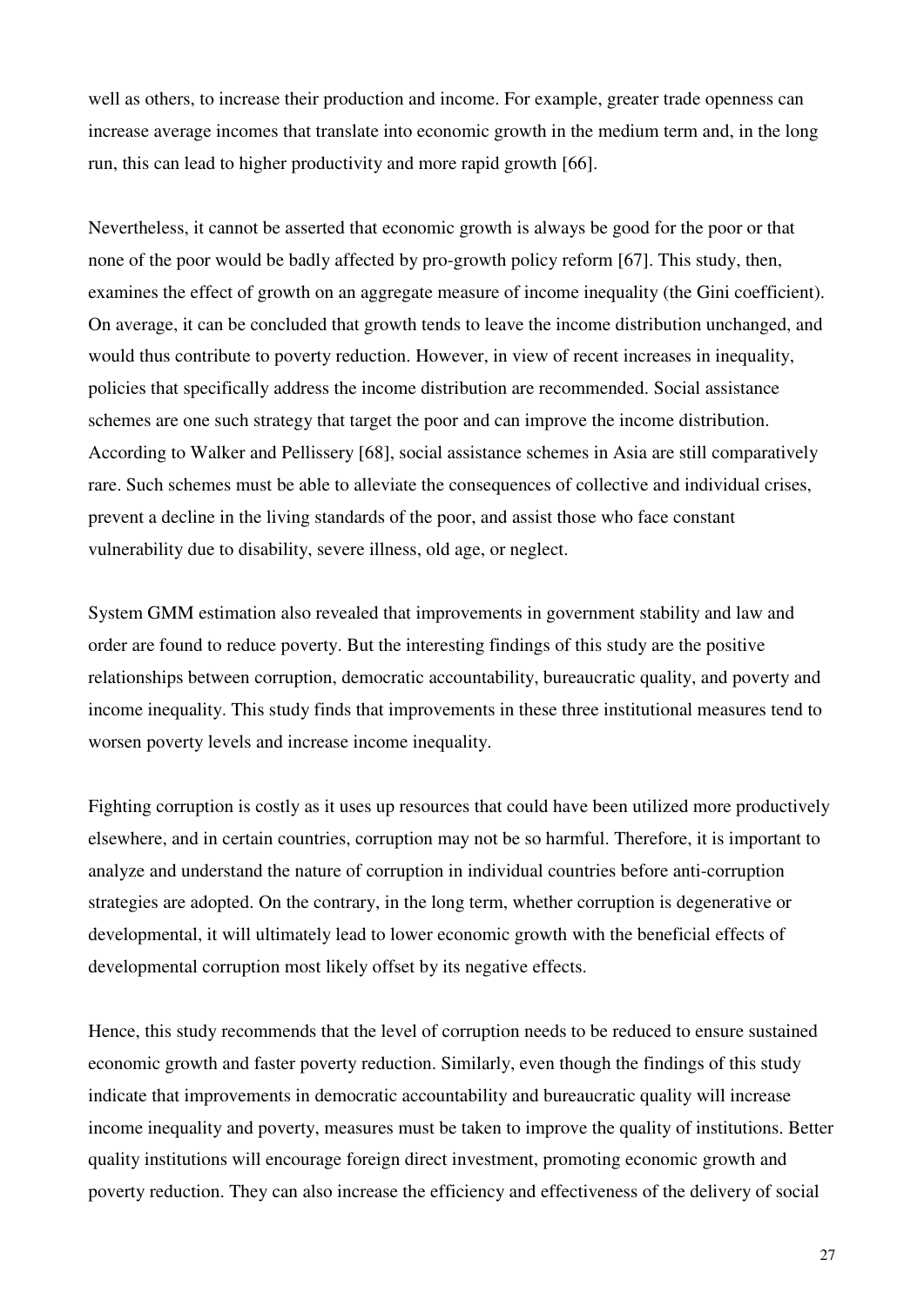services to the poor. At the same time, it is important to adopt policies that specifically address income distribution to prevent any increases in income inequality. However, since institutional reform may impose additional costs on the informal sector, policies that improve the welfare of those in the informal economy and encourage them to move to the formal economy must be implemented. Becker [62] claimed that efforts to reduce poverty would not be successful unless employment needs and the vulnerability of workers in the informal sector are addressed. Therefore, governments should create suitable macroeconomic, social, legal and political environments that foster the "large-scale creation of sustainable, decent jobs and business opportunities" [62, p. 28]. Informal workers must also have access to education, training, microfinance, and such programs must be well-designed and implemented to help these workers move to the formal sector where they are protected by the legal and institutional framework. International donors could also help governments formulate and implement national policies to assist informal workers in the transition to the formal economy, and assist governments by guaranteeing that policies and programs reach the most vulnerable groups [62].

# Acknowledgements

The authors are indebted to valuable comments and suggestions from two anonymous reviewers.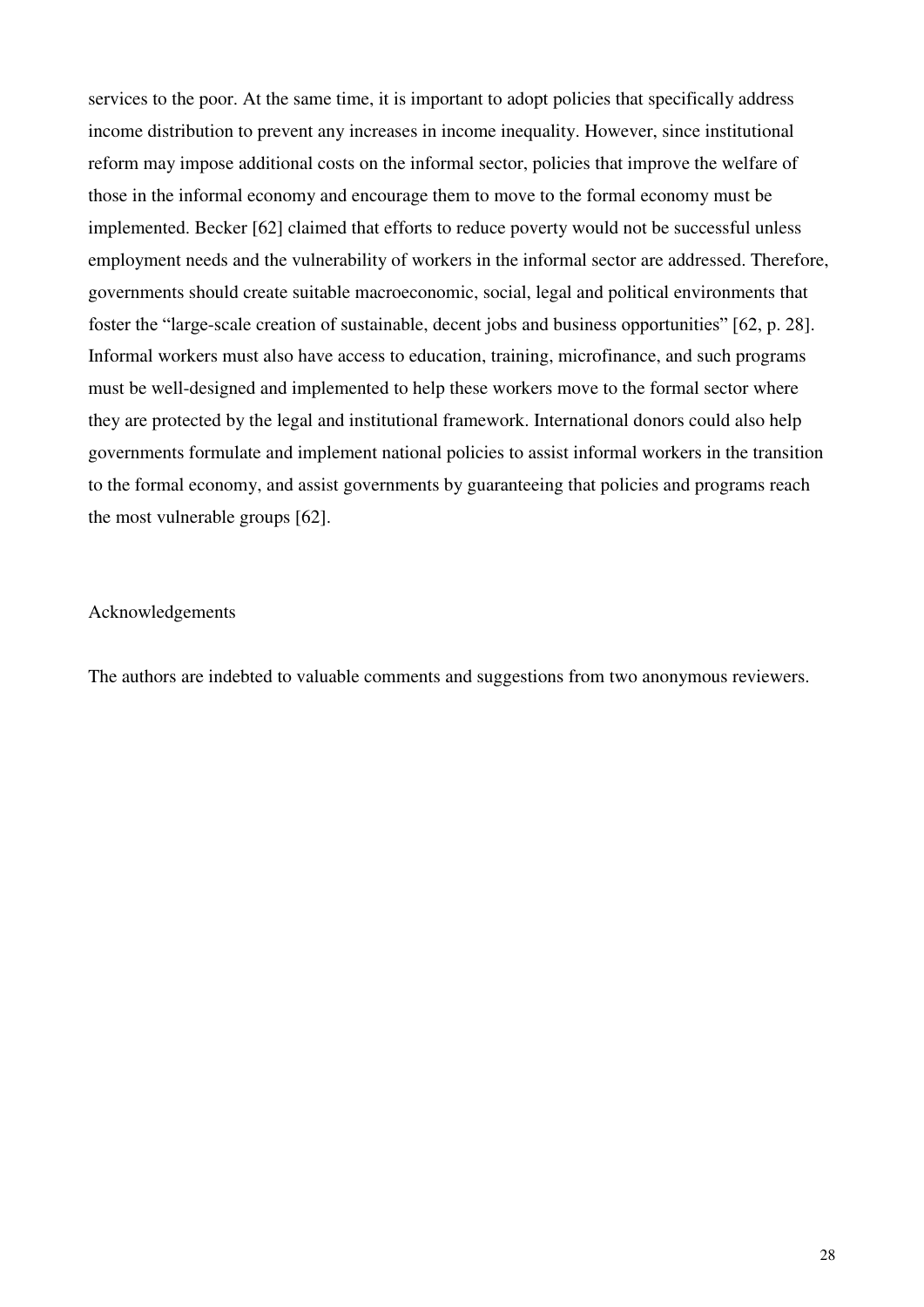#### **References**

- [1] R.H. Adams Jr., Economic growth, inequality and poverty: Estimating the growth elasticity of poverty, World Dev. 32 (2004) 1989-2014.
- [2] A.M. Balisacan, E.M. Pernia, A. Asra, Revisiting growth and poverty reduction in Indonesia: What do subnational data show?, Bull. Indones. Econ. Stud. 39 (2003) 329-351.
- [3] D. Dollar, A. Kraay, Growth is good for the poor, J. Econ. Growth. 7 (2002) 195-225.
- [4] A. Kraay, When is growth pro-poor? Evidence from a panel of countries, J. Dev. Econ. 80 (2006) 198-227.
- [5] M. Ravallion, Growth, inequality and poverty: Looking beyond averages, World Dev. 29 (2001) 1803-1815.
- [6] M. Ravallion, S. Chen, China's (uneven) progress against poverty, J. Dev. Econ. 82 (2007) 1-42.
- [7] S. Kuznets, Economic growth and income inequality, Am. Econ. Rev. 45 (1955) 1-28.
- [8] S. Anand, S.M.R. Kanbur, Inequality and development: A critique, J. Dev. Econ. 41 (1993) 19-43.
- [9] R. Ram, Level of development and income inequality: An extension of Kuznets-Hypothesis to the world economy, Kyklos. 42 (1989) 73-88.
- [10] Asian Development Bank [ADB], Asian Development Outlook 2012: Confronting rising inequality in Asia (2012).
- [11] R.H. Wade, Is globalization reducing poverty and inequality?, World Dev. 32 (2004) 567-589.
- [12] M. Ravallion, A comparative perspective on poverty reduction, *Policy Research Working Paper 5080* (2009).
- [13] R.J. Barro, Inequality and growth in a panel of countries, J. Econ. Growth. 5 (2000) 5-32.
- [14] A. Chong, C. Caldéron, Institutional quality and poverty measures in a cross-section of countries, Econ. Gov. 1 (2000b) 123-135.
- [15] A. Chong, M. Gradstein, Inequality and institutions, Rev. Econ. Stat. 89 (2007) 454-465.
- [16] E. Tebaldi, R. Mohan, Institutions and poverty, J. Dev. Stud. 46 (2010) 1047-1066.
- [17] R. Hasan, D. Mitra, M. Ulubasoglu, Institutions and policies for growth and poverty reduction: the role of private sector development, Asian Dev. Rev. 24 (2007) 69-116.
- [18] X. Sala-i-Martin, 15 years of new growth economics: What have we learnt?, *Central Bank of Chile Working Paper 172* (2002), Banco Central de Chile, Santiago.
- [19] A. Chong, C. Caldéron, Institutional quality and income distribution, Econ. Dev. Cult. Change. 48 (2000a) 761- 186.
- [20] P. Keefer, S. Knack, Why don't poor countries catch up? A cross-national test of an institutional explanation, Econ. Inq. 35 (1997) 590- 601.
- [21] A.R. Andres, C. Ramlogan-Dobson, Is corruption really bad for inequality? Evidence from Latin America, J. Dev. Stud. 47 (2011) 959-976.
- [22] World Bank, Global Economic Prospects 2009: Commodities at the Crossroads (2008).
- [23] R.H. Adams Jr., Economic growth, inequality and poverty: Findings from a new data set, *Policy Research Working Paper 2972* (2003).
- [24] M. Ravallion, S. Chen, What can new survey data tell us about recent changes in distribution and poverty?, World Bank Econ. Rev. 11 (1997), 357-382.
- [25] A.K. Fosu, The effect of income distribution on the ability of growth to reduce poverty: Evidence from rural and urban African economies, Am. J. Econ. Sociol. 69 (2010) 1034-1053.
- [26] S. Bhalla, Imagine there's no country: Poverty, inequality, and growth in the era of globalization, Institute for International Economics, Washington D.C., 2002.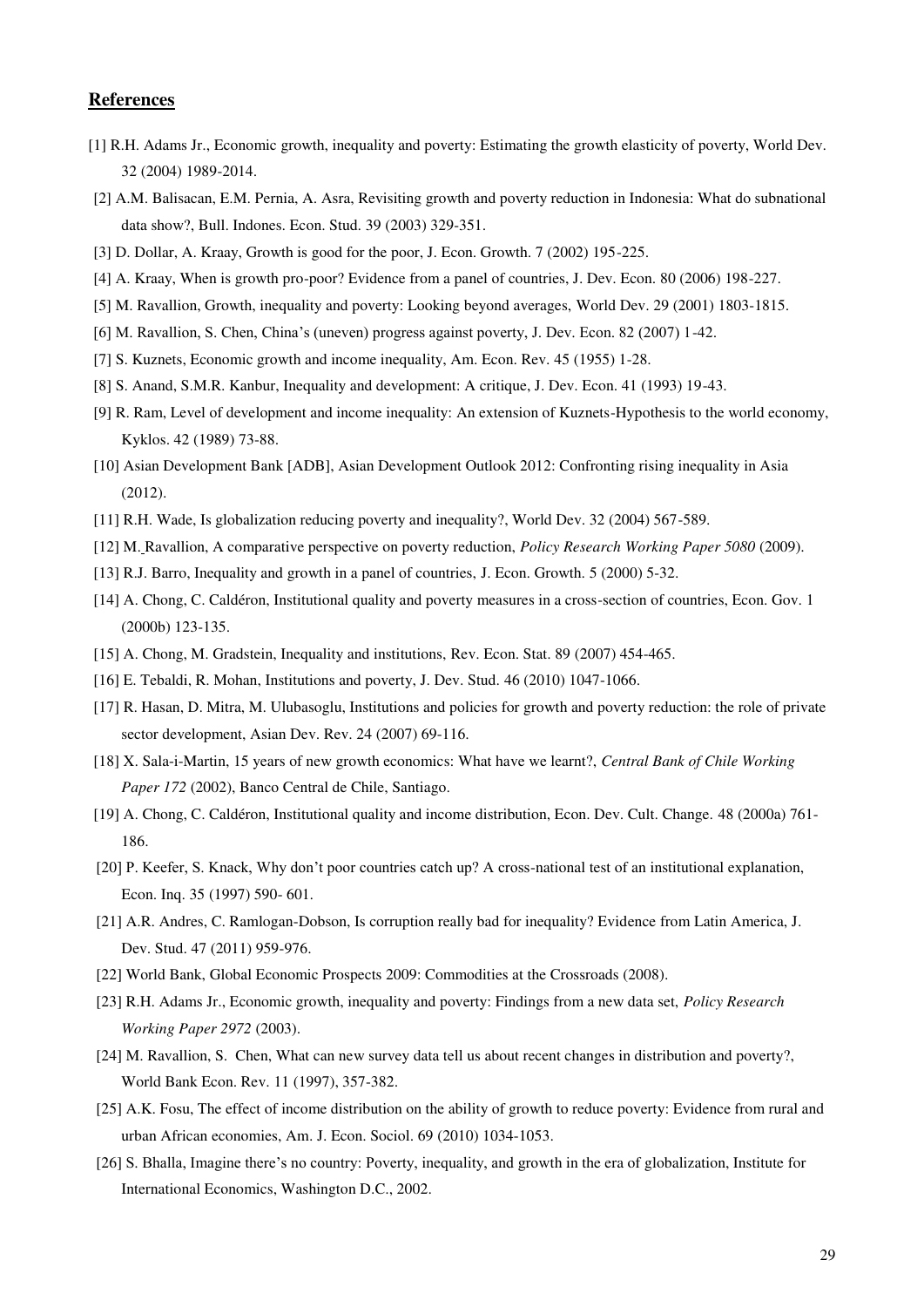- [27] F. Fanta, M.P. Upadhyay, Poverty reduction, economic growth and inequality in Africa, Appl. Econ. Lett. 16 (2009) 1791-1794.
- [28] R. Ram, Growth elasticity of poverty: direct estimates from recent data, Appl. Econ. 43 (2011) 2433-2440.
- [29] R. Eastwood, M. Lipton, Pro-poor growth and pro-growth poverty reduction: What do they mean? What does the evidence mean? What can policymakers do?, Asian Dev. Rev. 19 (2001) 1-37.
- [30] J.A. Donaldson, Growth is good for whom, when, how? Economic growth and poverty reduction in exceptional cases, World Dev. 36 (2008) 2127-2143.
- [31] S. Basu, S. Mallick, When does growth trickle down to the poor? The Indian case, Cambridge J. Econ. 32 (2008) 461-477.
- [32] A. Suryahadi, D. Suryadarma, S. Sumarto, The effects of location and sectoral components of economic growth on poverty: Evidence from Indonesia, J. Dev. Econ. 89 (2009) 109-117.
- [33] S.K. Jha, The Kuznets Curve: A reassessment, World Dev. 24 (1996) 773-780.
- [34] J. Thornton, The Kuznets inverted-U hypothesis: panel data evidence from 96 countries, Appl. Econ. Lett. 8 (2001) 15-16.
- [35] D. Chambers, Does a rising tide raise all ships? The impact of growth on inequality, Appl. Econ. Lett. 17 (2010) 581-586.
- [36] J.E. Riggs, J.C. Hobbs, G.R. Hobbs, T.H. Riggs, Kuznets curves stratified by mean per capita income, 1969-2007: Implications regarding global economic development and income inequality, Mod. Econ. 3 (2012) 617-625.
- [37] C. Elbers, P. Lanjouw, Intersectoral transfer, growth, and inequality in rural Ecuador, World Dev. 29 (2001) 481- 496.
- [38] M. Shahbaz, Income inequality-economic growth and non-linearity: a case of Pakistan, Int. J. Soc. Econ. 37 (2010) 613-636.
- [39] S.K. Das, A. Barua, Regional inequalities, economic growth and liberalization: A study of the Indian economy, J. Dev. Stud. 32 (1996) 364-390.
- [40] K. Deininger, L. Squire, New ways of looking at old issues: inequality and growth, J. Dev. Econ. 57 (1998) 259- 287.
- [41] M. Ravallion, Inequality is bad for the poor, *Policy Research Working Paper 3677* (2005).
- [42] S. Gupta, H. Davoodi, R. Alonso-Terme, Does corruption affect income inequality and poverty?, Econ. Gov. 3 (2002) 23-45.
- [43] K. Gyimah-Brempong, Corruption, economic growth and income inequality in Africa, Econ. Gov. 3 (2002), 183- 209.
- [44] K. Gyimah-Brempong, S.M. de Camacho, Corruption, growth, and income distribution: Are there regional differences?, Econ. Gov. 7 (2006) 245-269.
- [45] H. Li, L.C. Xu, H. Zou, Corruption, income distribution and growth, Economics and Politics, 12 (2000) 155-182.
- [46] Political Risk Services Group, ICRG Methodology (n.d.), Retrieved September 17, 2011, from: [http://www.prsgroup.com/ICRG\\_Methodology.aspx](http://www.prsgroup.com/ICRG_Methodology.aspx)
- [47] R.H. Adams, J. Page, Poverty, inequality and growth in selected Middle East and North Africa countries, 1980- 2000, World Dev. 31 (2003) 2027-2048.
- [48] A.M. Balisacan, Growth, redistribution and poverty: Is Philippines an exception to the standard Asian story?, J. Asia-Pac. Econ. 5 (2000) 125-140.
- [49] M. Ravallion, S. Chen, Measuring pro-poor growth, Econ. Lett. 78 (2001) 93-99.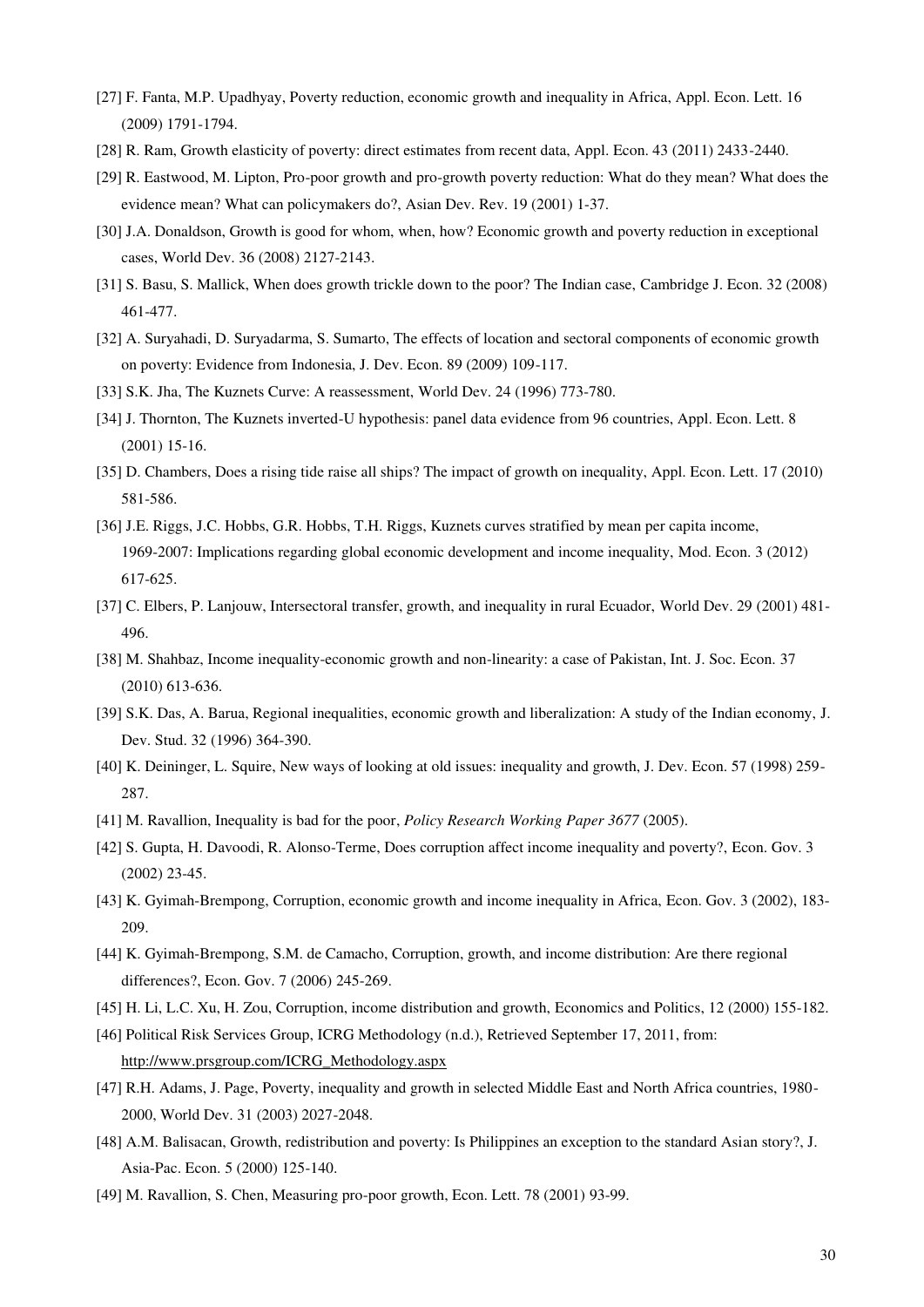- [50] K.J. Forbes, A Reassessment of the relationship between inequality and growth, Am. Econ. Rev. 90 (2000) 869- 897.
- [51] C. Hsiao, Analysis of panel data, second ed., Cambridge University Press, Cambridge, 2003.
- [52] G.H.Y. Lee, M. Azali, The endogeneity of the optimum currency area criteria in East Asia, Econ. Model. 27 (2010) 165-170.
- [53] M. Arellano, S. Bond, Some tests for specification for panel data: Monte Carlo evidence and an application to employment equations, Rev. Econ. Stud. 58 (1991) 277-297.
- [54] R. Blundell, S. Bond, Initial conditions and moment restrictions in dynamic panel data models, J. Econom. 87 (1998) 115-143.
- [55] A. Levin, C. Lin, C.J. Chu, Unit root tests in panel data: asymptotic and finite-sample properties, J. Econom. 108 (2002) 1-24.
- [56] M. Arellano, O. Bover, Another look at the instrumental variable estimation of error-component models, J. Econom. 68 (1995) 29-51.
- [57] D.N. Gujarati, Basic Econometrics*,* fourth ed., McGraw-Hill/Irwin, New York, 2003.
- [58] ADB, Poverty in Pakistan: Issues, causes, and institutional responses (2002).
- [59] T.P. Soubbotina, K.A. Sheram, Beyond economic growth: Meeting the challenges of global development (2000), The World Bank, Washington D.C.
- [60] World Bank, A framework for strengthening access to justice in Indonesia (2007).
- [61] A. Wederman, Development and corruption: the East Asian paradox, in: E.T. Gómez (Eds.), Political business in East Asia, Routledge, London, 2002, pp. 34-61.
- [62] K. F. Becker, The informal economy (2004), Retrieved from Swedish International Development Cooperation Agency:<http://rru.worldbank.org/Documents/PapersLinks/Sida.pdf>
- [63] S. Dobson & C. Ramlogan-Dobson, Why is corruption less harmful to income inequality in Latin America?, World Dev. 40 (2012) 1534-1545.
- [64] F. Bourguignon, T. Verdier, Oligarchy, democracy, inequality and growth, J. Dev. Econ. 62 (2000) 285-313.
- [65] D. Dollar, A. Kraay, Institutions, trade, and growth, J. Monet. Econ. 50 (2003) 133-162.
- [66] M. Bussolo, A. Nicita, Trade policy reforms (2009), Retrieved from the World Bank: <http://siteresources.worldbank.org/INTPSIA/Resources/490023-1120845825946/Trade.pdf>
- [67] M. Bruno, M. Ravallion, L. Squire, Equity and growth in developing countries, *Policy Research Working Paper 1563* (1996).
- [68] R. Walker, S. Pellissery, Giants old and new: Promoting social security and economic growth in the Asia and Pacific region, Int. Soc. Secur. Rev. 61 (2008) 81-103.